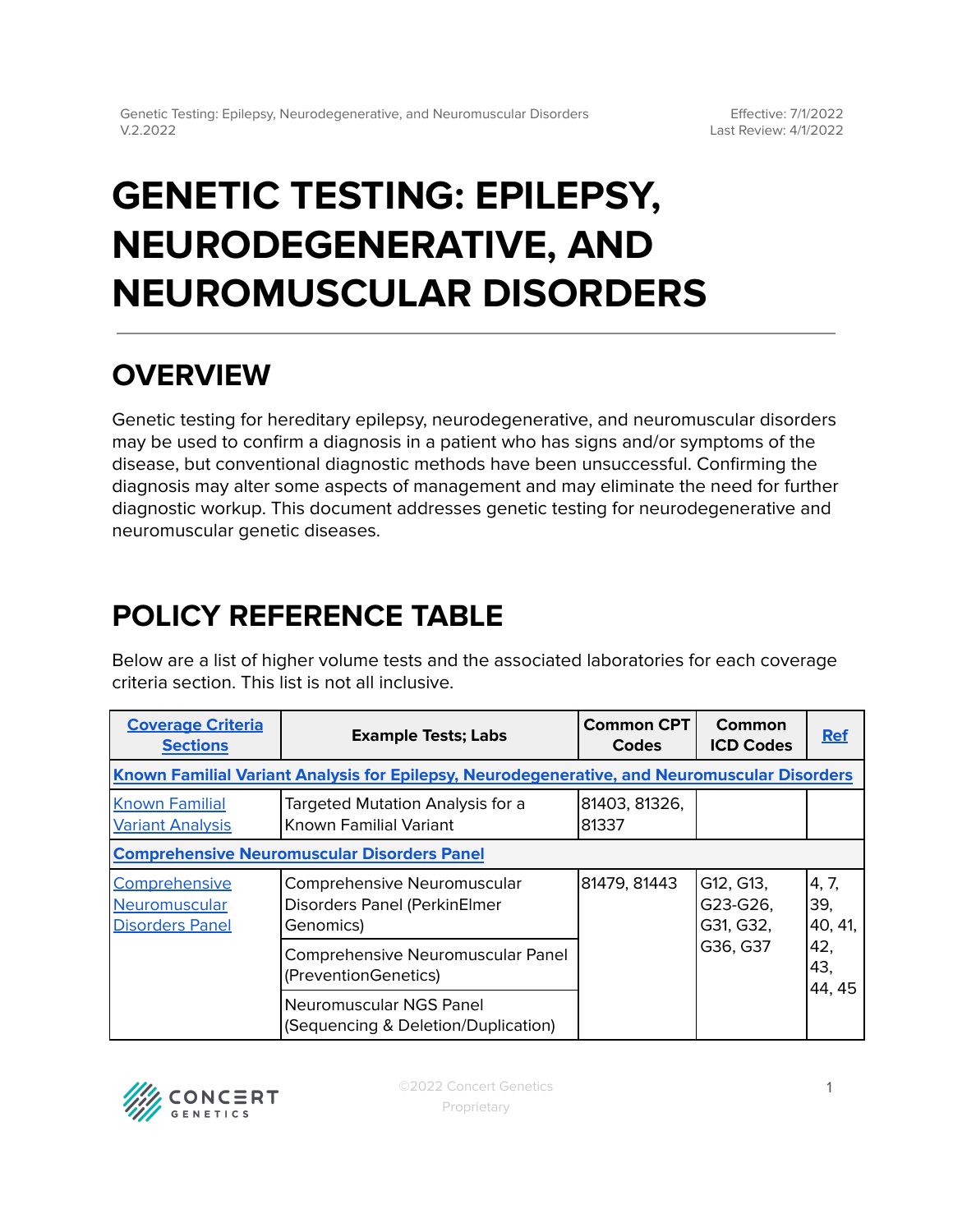|                                                                 | (Fulgent Genetics)                                                                                                                                                                                            |                                                                                                                    |                                          |        |  |
|-----------------------------------------------------------------|---------------------------------------------------------------------------------------------------------------------------------------------------------------------------------------------------------------|--------------------------------------------------------------------------------------------------------------------|------------------------------------------|--------|--|
|                                                                 | Neuromuscular Disorders Panel<br>(GeneDx)                                                                                                                                                                     |                                                                                                                    |                                          |        |  |
| <b>Comprehensive Ataxia Panel</b>                               |                                                                                                                                                                                                               |                                                                                                                    |                                          |        |  |
| Comprehensive<br><b>Ataxia Panel</b>                            | Genomic Unity Ataxia Repeat<br>Expansion Analysis (Variantyx, Inc.)                                                                                                                                           | 0216U                                                                                                              | G11.1, G11.19,<br>G11.8, G11.9,<br>Z82.0 | 17, 38 |  |
|                                                                 | Genomic Unity Comprehensive Ataxia<br>Analysis (Variantyx, Inc.)                                                                                                                                              | 0217U                                                                                                              |                                          |        |  |
|                                                                 | Comprehensive Spinocerebellar<br>Ataxia Repeat Expansion Panel (MNG<br>Laboratories)<br>Comprehensive Spinocerebellar<br>Ataxia Repeat Expansion Panel,<br>(LabCorp)                                          | 81178, 81179,<br>81180, 81181,<br>81182, 81183,<br>81184, 81185,<br>81186, 81343,<br>81344, 81401,<br>81479, 81443 |                                          |        |  |
| <b>Spinal Muscular Atrophy</b>                                  |                                                                                                                                                                                                               |                                                                                                                    |                                          |        |  |
| <b>SMN1 Sequencing</b><br>and/or<br><b>Deletion/Duplication</b> | <b>SMN1 Deletion/Duplication Analysis</b>                                                                                                                                                                     | 81329, 81401                                                                                                       | G12, Z84.81                              | 9      |  |
| <b>Analysis</b>                                                 | Genomic Unity SMN1/2 Analysis<br>(Variantyx Inc)                                                                                                                                                              | 0236U                                                                                                              |                                          |        |  |
|                                                                 | <b>SMN1 Sequencing Analysis</b>                                                                                                                                                                               | 81336, 81405                                                                                                       |                                          |        |  |
| SMN <sub>2</sub><br>Deletion/Duplication<br><b>Analysis</b>     | <b>SMN2 Deletion/Duplication Analysis</b>                                                                                                                                                                     | 81401                                                                                                              |                                          |        |  |
| <b>Epilepsy</b>                                                 |                                                                                                                                                                                                               |                                                                                                                    |                                          |        |  |
| <b>Epilepsy Multigene</b><br>Panel                              | Childhood-Onset Epilepsy Panel,<br><b>ARUP Laboratories</b><br>Infantile-Onset Epilepsy Panel, ARUP<br>Laboratories<br>Infantile Onset Epilepsy Panel,<br>GeneDx<br>Childhood Onset Epilepsy Panel,<br>GeneDx | 81401, 81403,<br>81404, 81405,<br>81406, 81407,<br>81419                                                           | G40.001-<br>G40.919                      | 8, 12  |  |
| <b>Alzheimer Disease</b>                                        |                                                                                                                                                                                                               |                                                                                                                    |                                          |        |  |

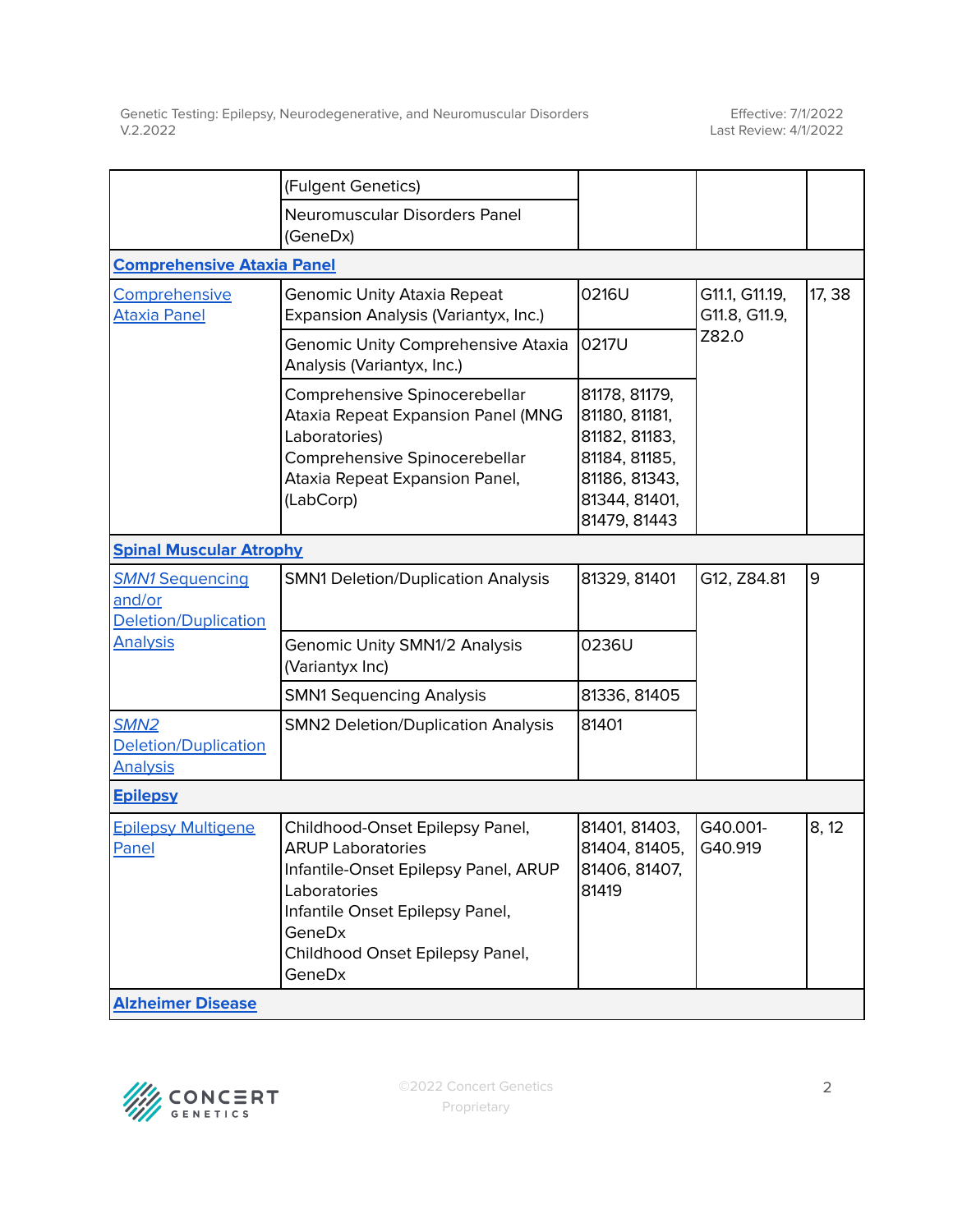Effective: 7/1/2022 Last Review: 4/1/2022

| PSEN1, PSEN2, and<br><b>APP Sequencing</b><br>and/or<br><b>Deletion/Duplication</b><br><b>Analysis or Multigene</b><br>Panel                        | PSEN1 targeted mutation analysis                                                                                                                                                                                                                            | 81405, S3855                            | F03, G30,<br>G31.1, R41.0,<br>R41.81,<br>Z13.858,<br>Z82.0, Z84.81 | 2, 5,<br>6,50    |  |
|-----------------------------------------------------------------------------------------------------------------------------------------------------|-------------------------------------------------------------------------------------------------------------------------------------------------------------------------------------------------------------------------------------------------------------|-----------------------------------------|--------------------------------------------------------------------|------------------|--|
|                                                                                                                                                     | PSEN2 targeted mutation analysis                                                                                                                                                                                                                            | 81406                                   |                                                                    |                  |  |
|                                                                                                                                                     | APP targeted mutation analysis                                                                                                                                                                                                                              | 81406                                   |                                                                    |                  |  |
|                                                                                                                                                     | Early-Onset Alzheimer's Panel,<br>Sequencing (ARUP Laboratories)<br>Early Onset Familial Alzeheimer<br>Disease (EOFAD) NGS Panel<br>(Sequencing & Deletion/Duplication)<br>(Fulgent Genetics)<br>Alzheimer Disease, Familial, Panel<br>(PreventionGenetics) | 81405, 81406,<br>S3855                  |                                                                    |                  |  |
| APOE, TREM2, and<br><b>Others Variant</b><br><b>Analysis</b>                                                                                        | <b>APOE Sequencing Analysis</b><br><b>APOE Deletion/Duplication Analysis</b>                                                                                                                                                                                | 81401, S3852                            |                                                                    |                  |  |
|                                                                                                                                                     | <b>TREM2 Sequencing Analysis</b><br><b>TREM2 Deletion/Duplication Analysis</b>                                                                                                                                                                              | 81479                                   |                                                                    |                  |  |
| <b>Amyotrophic Lateral Sclerosis (ALS)</b>                                                                                                          |                                                                                                                                                                                                                                                             |                                         |                                                                    |                  |  |
| <b>ALS Multigene Panel</b>                                                                                                                          | Amyotrophic lateral sclerosis and<br>related disorders NGS Panel -<br>Comprehensive, (CTGT)<br>Amyotrophic Lateral Sclerosis Panel,<br>(PreventionGenetics)                                                                                                 | 81404, 81405,<br>81406, 81479,<br>S3800 | G12.21                                                             | 10, 13,<br>16    |  |
| <b>Duchenne and Becker Muscular Dystrophy</b>                                                                                                       |                                                                                                                                                                                                                                                             |                                         |                                                                    |                  |  |
| <b>DMD Sequencing</b>                                                                                                                               | <b>DMD Deletion/Duplication Analysis</b>                                                                                                                                                                                                                    | 81161                                   | G71.01,<br>R62.59,<br>Z84.81                                       | 14, 15,<br>37    |  |
| and/or<br>Deletion/Duplication                                                                                                                      | <b>DMD Sequencing Analysis</b>                                                                                                                                                                                                                              | 81408                                   |                                                                    |                  |  |
| <b>Analysis</b>                                                                                                                                     | <b>Genomic Unity DMD Analysis</b><br>(Variantyx, Inc.)                                                                                                                                                                                                      | 0218U                                   |                                                                    |                  |  |
| <b>Facioscapulohumeral Muscular Dystrophy (FSHD)</b>                                                                                                |                                                                                                                                                                                                                                                             |                                         |                                                                    |                  |  |
| <b>FSHMD1A</b><br>deletion/duplication<br>or haplotype analysis,<br>and/or SMCHD1 and<br><b>DNMT3B</b> sequencing<br>and/or<br>deletion/duplication | FSHMD1A Deletion/Duplication<br>Analysis                                                                                                                                                                                                                    | 81404                                   | G71.02,<br>Z84.81                                                  | 1, 37,<br>36, 41 |  |
|                                                                                                                                                     | <b>FSHMD1A Haplotype Analysis</b>                                                                                                                                                                                                                           | 81404                                   |                                                                    |                  |  |
|                                                                                                                                                     | <b>SMCHD1 Sequencing</b><br><b>SMCHD1 Deletion/Duplication Analysis</b>                                                                                                                                                                                     | 81479                                   |                                                                    |                  |  |
|                                                                                                                                                     | <b>DNMT3B Sequencing</b><br><b>DNMT3B Deletion/Duplication</b>                                                                                                                                                                                              |                                         |                                                                    |                  |  |

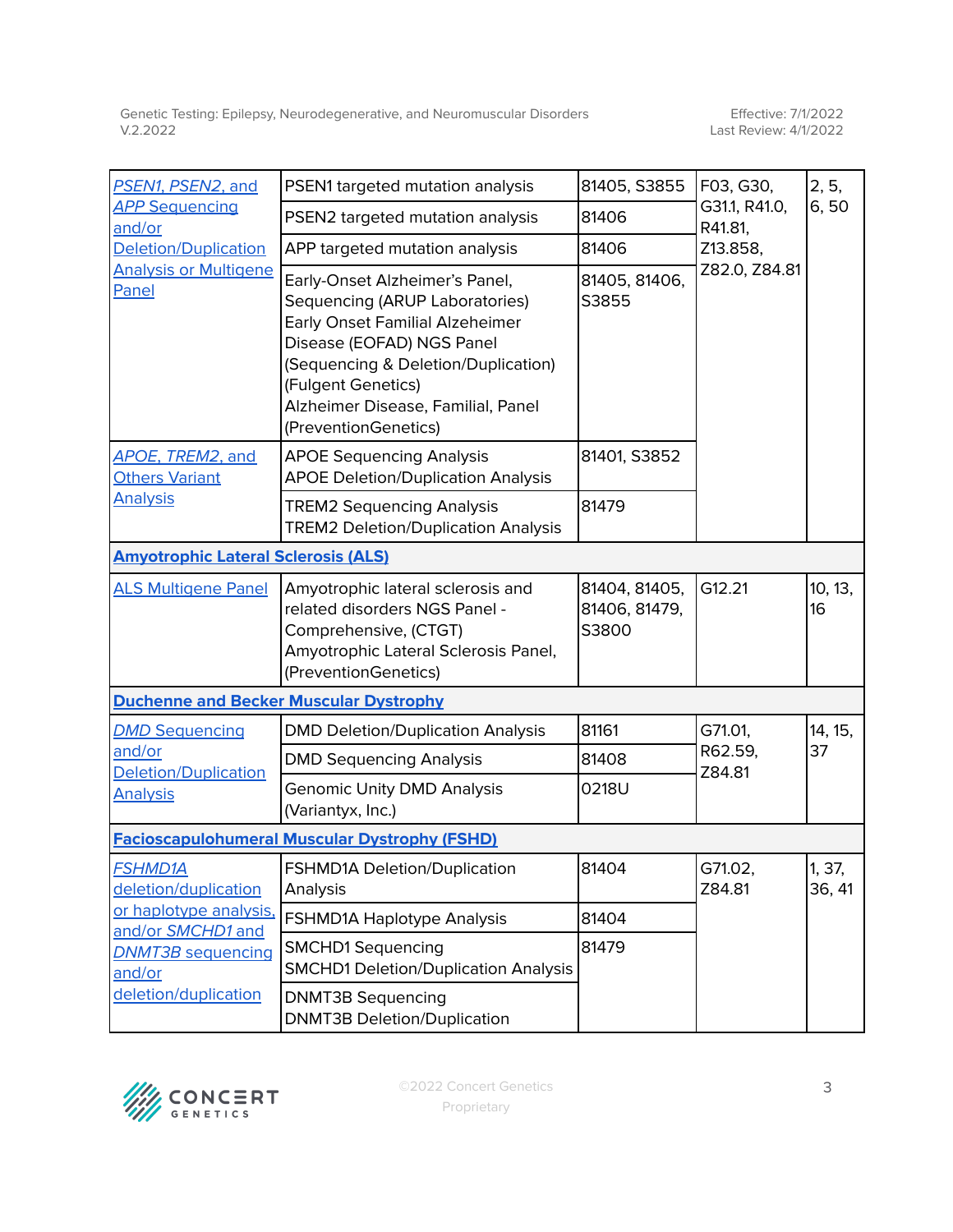| analysis or Multigene                                                                                | Analysis                                                                                                                                                                                                                                                                               |                                                |                                 |                 |
|------------------------------------------------------------------------------------------------------|----------------------------------------------------------------------------------------------------------------------------------------------------------------------------------------------------------------------------------------------------------------------------------------|------------------------------------------------|---------------------------------|-----------------|
| Panel                                                                                                | FSHD-(FSHD1 & FSHD2) Detection of<br>Abnormal Alleles with Interpretation -<br>Full Test Panel (University of lowa<br>Hospitals and Clinics - Department of<br>Pathology)                                                                                                              | 81404, 81479                                   |                                 |                 |
| <b>Friedreich's Ataxia</b>                                                                           |                                                                                                                                                                                                                                                                                        |                                                |                                 |                 |
| <b>FXN Repeat Analysis</b><br>and/or Sequencing                                                      | <b>FXN Repeat Analysis</b>                                                                                                                                                                                                                                                             | 81284, 81285,<br>81289, 81401                  | G11, Z84.81                     | 11, 17          |
| <b>Analysis</b>                                                                                      | <b>FXN Sequencing Analysis</b>                                                                                                                                                                                                                                                         | 81286, 81404                                   |                                 |                 |
|                                                                                                      | <b>Genomic Unity FXN Analysis</b><br>(Variantyx Inc)                                                                                                                                                                                                                                   | 0233U                                          |                                 |                 |
| <b>Huntington Disease (HD)</b>                                                                       |                                                                                                                                                                                                                                                                                        |                                                |                                 |                 |
| <b>HTT Repeat Analysis</b>                                                                           | <b>HTT Repeat Analysis</b>                                                                                                                                                                                                                                                             | 81271, 81274,<br>81401                         | G10, Z84.81                     | 10, 18,<br>19   |
| <b>Inherited Peripheral Neuropathy (Charcot-Marie-Tooth and Hereditary Neuropathy with Liability</b> |                                                                                                                                                                                                                                                                                        |                                                |                                 |                 |
| to Pressure Palsies)                                                                                 |                                                                                                                                                                                                                                                                                        |                                                |                                 |                 |
| <b>PMP22 Sequencing</b><br>and/or                                                                    | <b>PMP22 Sequencing Analysis</b><br>PMP22 Deletion/Duplication Analysis                                                                                                                                                                                                                | 81324, 81325                                   | G60.0,<br>G60.8, G60.9          | 3, 4,<br>20, 49 |
| Deletion/Duplication                                                                                 | Charcot-Marie Tooth disease NGS                                                                                                                                                                                                                                                        | 81403, 81404,                                  |                                 |                 |
| <b>Analysis or Multigene</b><br>Panel                                                                | Panel (CTGT)<br>Charcot-Marie Tooth Comprehensive<br>Panel (PreventionGenetics)<br><b>Hereditary Neuropathy Panel</b><br>(GeneDx)                                                                                                                                                      | 81405, 81406,<br>81448, 81479                  |                                 |                 |
| <b>Limb-Girdle Muscular Dystrophies (LGMD)</b>                                                       |                                                                                                                                                                                                                                                                                        |                                                |                                 |                 |
| <b>LGMD Multigene</b><br>Panel                                                                       | Limb-Girdle Muscular Dystrophy NGS<br>Panel (CTGT)<br>Limb-Girdle Muscular Panel (GeneDx)<br>Limb-Girdle Muscular Dystrophy<br>(LGMD) Panel (Prevention Genetics)<br>Invitae Limb-Girdle Muscular<br>Dystrophy Panel (Invitae)<br>Limb-Girdle Muscular Dystrophy (MNG<br>Laboratories) | 81400, 81404,<br>81405, 81406,<br>81408, 81479 | G71.0, Z13.71,<br>Z82.0, Z84.81 | $\overline{7}$  |

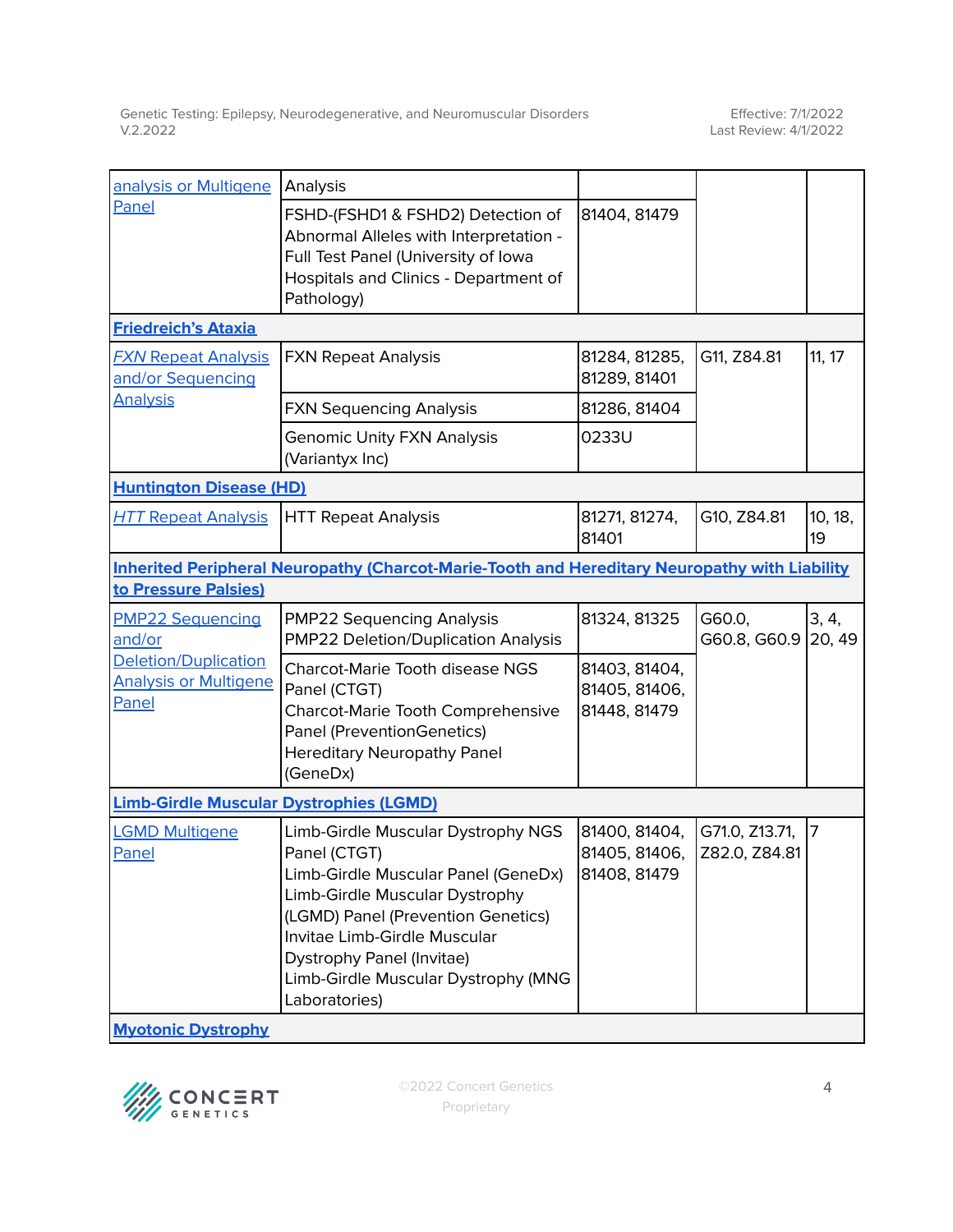| <b>DMPK and/or CNBP</b><br><b>Repeat Analysis</b>                            | <b>DMPK Repeat Analysis</b>                                                                                                                                                                                         | 81234, 81239,<br>81401, 81404,<br>S3853 | G71.11, Z84.81 | [21, 22,<br>23           |  |
|------------------------------------------------------------------------------|---------------------------------------------------------------------------------------------------------------------------------------------------------------------------------------------------------------------|-----------------------------------------|----------------|--------------------------|--|
|                                                                              | <b>CNBP Repeat Analysis</b>                                                                                                                                                                                         | 81187, 81401,<br>S3853                  |                |                          |  |
| <b>Hereditary Dystonia</b>                                                   |                                                                                                                                                                                                                     |                                         |                |                          |  |
| <b>Dystonia Multigene</b><br>Panel                                           | Dystonia Panel, GeneDx<br>Dystonia Panel, Prevention Genetics<br>Invitae Dystonia Comprehensive<br>Panel, Invitae                                                                                                   | 81400, 81404,<br>81405, 81406,<br>81443 | G24.1, G24.9   | 25                       |  |
| <b>Parkinson Disease</b>                                                     |                                                                                                                                                                                                                     |                                         |                |                          |  |
| GBA, LRRK2, SCNA,<br>and VPS35                                               | <b>LRRK2 Sequencing Analysis</b><br><b>LRRK2 Deletion/Duplication Analysis</b>                                                                                                                                      | 81402, 81408                            | G20            | 26, 35                   |  |
| Sequencing and/or<br>Deletion/Duplication<br><b>Analysis</b>                 | <b>GBA Sequencing Analysis</b><br><b>SCNA Sequencing Analysis</b><br><b>VPS35 Sequencing Analysis</b>                                                                                                               | 81479                                   |                |                          |  |
| <b>Hereditary Spastic Paraplegia</b>                                         |                                                                                                                                                                                                                     |                                         |                |                          |  |
| <b>Spastic Paraplegia</b><br><b>Multigene Panel</b>                          | Invitae Hereditary Spastic Paraplegia<br>Comprehensive Panel, Invitae<br><b>Complex Hereditary Spastic</b><br>Paraplegia Panel, Prevention Genetics<br>Comprehensive Hereditary Spastic<br>Paraplegia Panel, GeneDx | 81405, 81406,<br>81407, 81448,<br>81479 | G11.4, G82.2   | 27, 28,<br>29,<br>30, 31 |  |
| <b>Congenital Myasthenic Syndrome</b>                                        |                                                                                                                                                                                                                     |                                         |                |                          |  |
| Congenital<br>Panel                                                          | Congenital Myasthenic Syndrome<br>Myasthenic Multigene   Panel, Prevention Genetics<br>Invitae Congenital Myasthenic<br>Syndrome Panel, Invitae                                                                     | 81443, 81479                            | G70.2          | 32                       |  |
| <b>Myotonia Congenita</b>                                                    |                                                                                                                                                                                                                     |                                         |                |                          |  |
| <b>CLCN1</b> Sequencing<br>and/or<br>Deletion/Duplication<br><b>Analysis</b> | Myotonia Congenita via the CLCN1<br>gene, Prevention Genetics                                                                                                                                                       | 81406                                   | G71.12         | 33                       |  |
| <b>Hypokalemic Periodic Paralysis</b>                                        |                                                                                                                                                                                                                     |                                         |                |                          |  |
|                                                                              | CACNA1S and SCN4A CACNA1S gene analysis                                                                                                                                                                             | 81406, 81479                            | E87.6, G72.3   | 34                       |  |

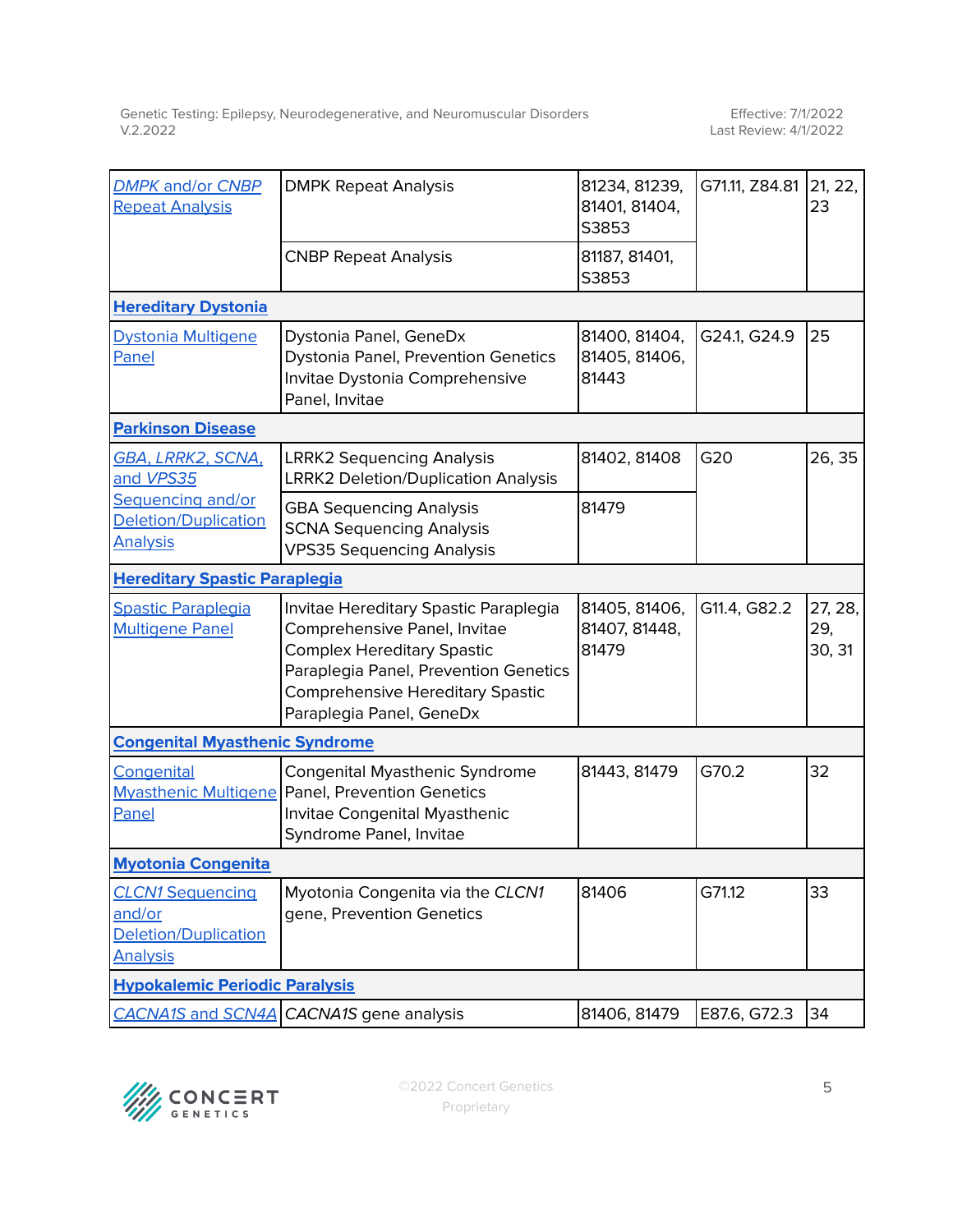Effective: 7/1/2022 Last Review: 4/1/2022

| Sequencing and/or<br>Deletion/Duplication<br><b>Analysis</b>                                     | SCN4A gene analysis |             |  |               |  |
|--------------------------------------------------------------------------------------------------|---------------------|-------------|--|---------------|--|
| <b>Other Covered Epilepsy, Neurodegenerative, and Neuromuscular Disorders</b>                    |                     |             |  |               |  |
| <b>Other Covered</b><br>Epilepsy,<br>Neuromuscular, and<br>Neurodegenerative<br><b>Disorders</b> | See list below      | 81400-81408 |  | 46, 47,<br>48 |  |

# **OTHER RELATED POLICIES**

This policy document provides coverage criteria for genetic testing for hereditary neurodegenerative and neuromuscular diseases. Please refer to:

- *●* **Genetic Testing: Prenatal Diagnosis (via amniocentesis, CVS, or PUBS) and Pregnancy Loss** for coverage related to prenatal and pregnancy loss diagnostic genetic testing for tests intended to diagnose genetic conditions following amniocentesis, chorionic villus sampling, PUBS, or pregnancy loss.
- *●* **Genetic Testing: Prenatal and Preconception Carrier Screening** for coverage criteria related to prenatal carrier screening, preimplantation testing of embryos, or preconception carrier screening (including carrier screening for Duchenne/Becker muscular dystrophy and SMA).
- *●* **Genetic Testing: Pharmacogenetics** for coverage criteria related to genetic testing prior to the initiation of drug treatment with carbamazepine.
- *●* **Genetic Testing: Metabolic, Endocrine, and Mitochondrial Disorders** for coverage criteria related to genetic testing for mitochondrial disorders.
- **Genetic Testing: Prenatal Diagnosis (via amniocentesis, CVS, or PUBS) and Pregnancy Loss** for coverage related to prenatal and pregnancy loss diagnostic genetic testing.
- **Genetic Testing: Preimplantation Genetic Testing** for coverage criteria related to genetic testing of embryos prior to in vitro fertilization.

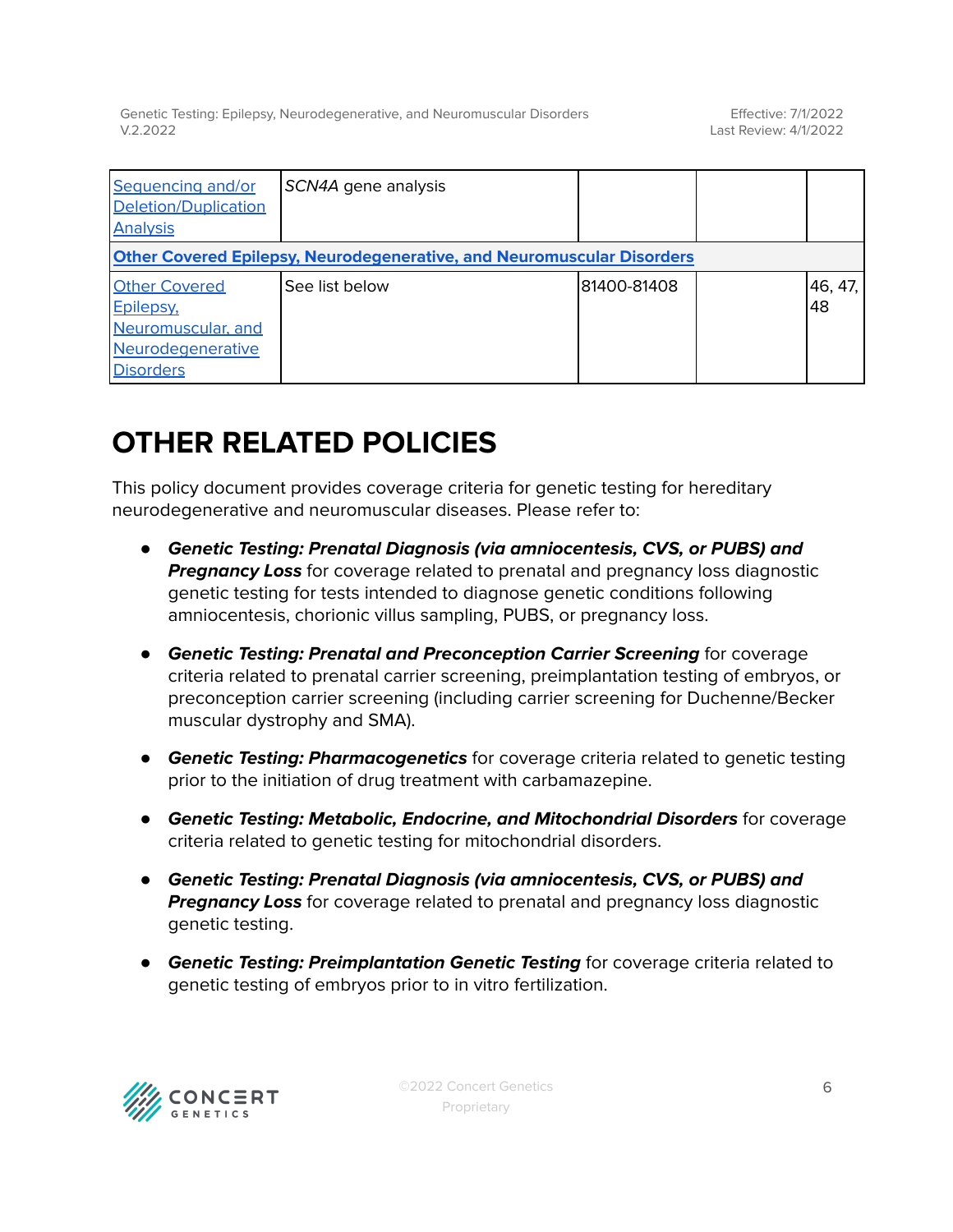Effective: 7/1/2022 Last Review: 4/1/2022

● **Genetic Testing: General Approach to Genetic Testing** for coverage criteria related to epilepsy, neuromuscular, and neurodegenerative disorders not specifically discussed in this or another non-general policy.

# <span id="page-6-0"></span>**COVERAGE CRITERIA**

## <span id="page-6-1"></span>**KNOWN FAMILIAL VARIANT ANALYSIS FOR EPILEPSY, NEURODEGENERATIVE, AND NEUROMUSCULAR DISORDERS**

- I. Targeted mutation analysis for a known familial variant (81403, 81326, 81337) for an epilepsy, neurodegenerative, or neuromuscular disorder is considered **medically necessary** when:
	- A. The member has a close [relative](#page-24-0) with a known pathogenic or likely pathogenic variant causing the condition.
- II. Targeted mutation analysis for a known familial variant (81403, 81326, 81337) for an epilepsy, neurodegenerative, or neuromuscular disorder is considered **investigational** for all other indications.

[back](#page-0-0) to top

### <span id="page-6-2"></span>**COMPREHENSIVE NEUROMUSCULAR DISORDERS PANEL**

- I. Comprehensive neuromuscular panel analysis to establish a genetic diagnosis for a neuromuscular disorder (81479, 81443) is considered **medically necessary** when:
	- A. The member displays clinical features of a neuromuscular disorder, **AND**
	- B. One of the following:
		- 1. The member is not highly suspected to have a specific neuromuscular disorder for which single-gene analysis (e.g., SMN1, DMD, PMP22) would be more appropriate, **OR**

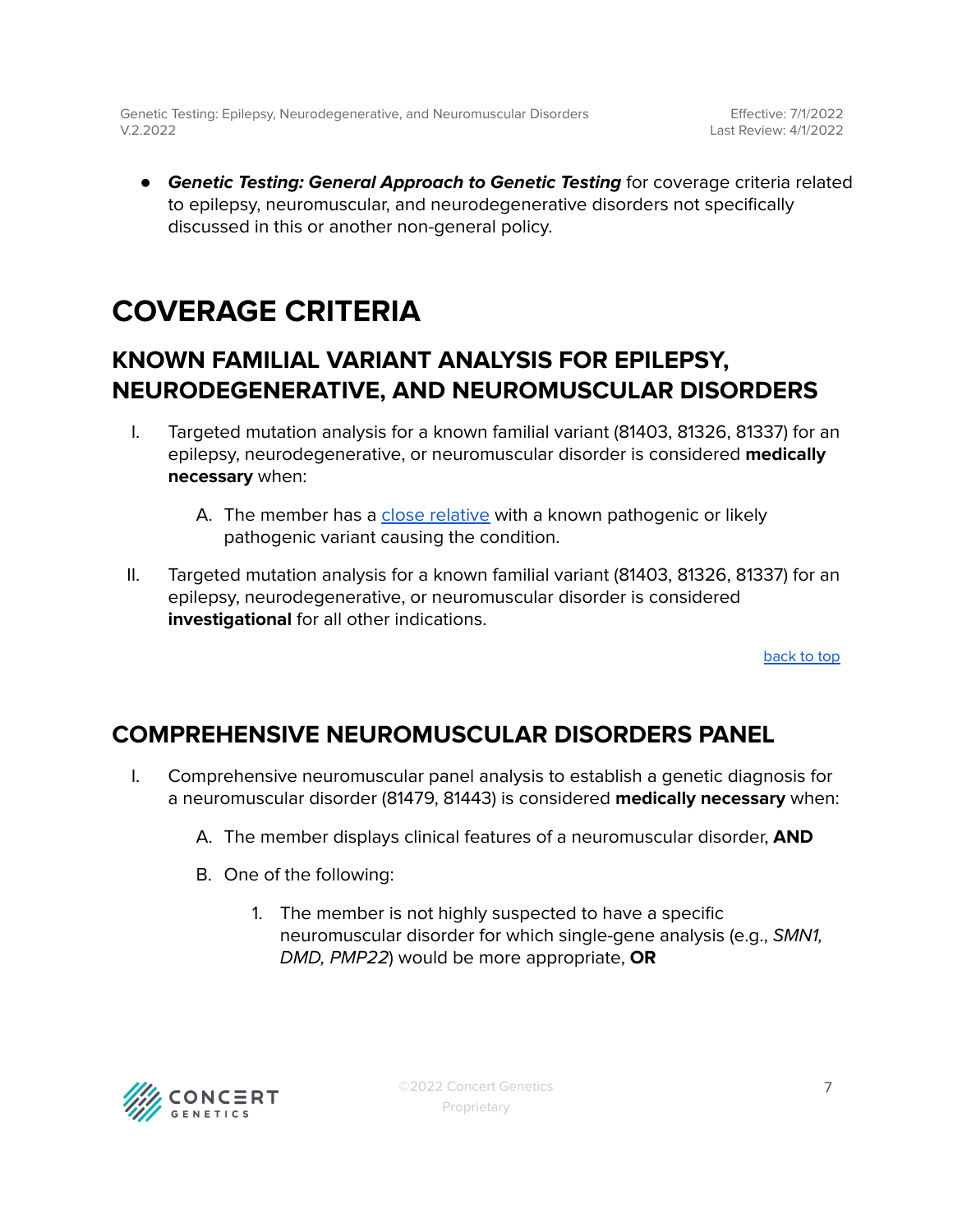- 2. The member previously underwent single-gene analysis for a neuromuscular disorder (e.g., SMN1, DMD, PMP22) and the results were negative.
- II. Comprehensive neuromuscular panel analysis to establish a genetic diagnosis for a neuromuscular disorder (81479, 81443) is considered **investigational** for all other indications.

### <span id="page-7-0"></span>**COMPREHENSIVE ATAXIA PANEL**

- I. Comprehensive ataxia panel analysis to establish a genetic diagnosis of an ataxia (81178, 81179, 81180, 81181, 81182, 81183, 81184, 81185, 81186, 0216U, 0217U, 81479, 81443) is considered **medically necessary** when:
	- A. The member displays one or more of the following clinical features of spinocerebellar ataxia:
		- 1. Progressive incoordination of movement and speech
		- 2. Wide-based, uncoordinated, unsteady gait
		- 3. Muscle stiffness
		- 4. Weakness of the eye muscles (ophthalmoplegia)
		- 5. Dysarthria
		- 6. Eye movement abnormalities (nystagmus, abnormal saccade movements), **AND**
	- B. Non-genetic causes of ataxia have been ruled out (e.g., alcoholism, vitamin deficiencies, multiple sclerosis, vascular disease, primary or metastatic tumors, and paraneoplastic disease associated with occult carcinoma of the ovary, breast, or lung and spinal muscular atrophy).
- II. Comprehensive ataxia panel analysis to establish a genetic diagnosis of an ataxia (81178, 81179, 81180, 81181, 81182, 81183, 81184, 81185, 81186, 0216U, 0217U, 81479, 81443) is considered **investigational** for all other indications.

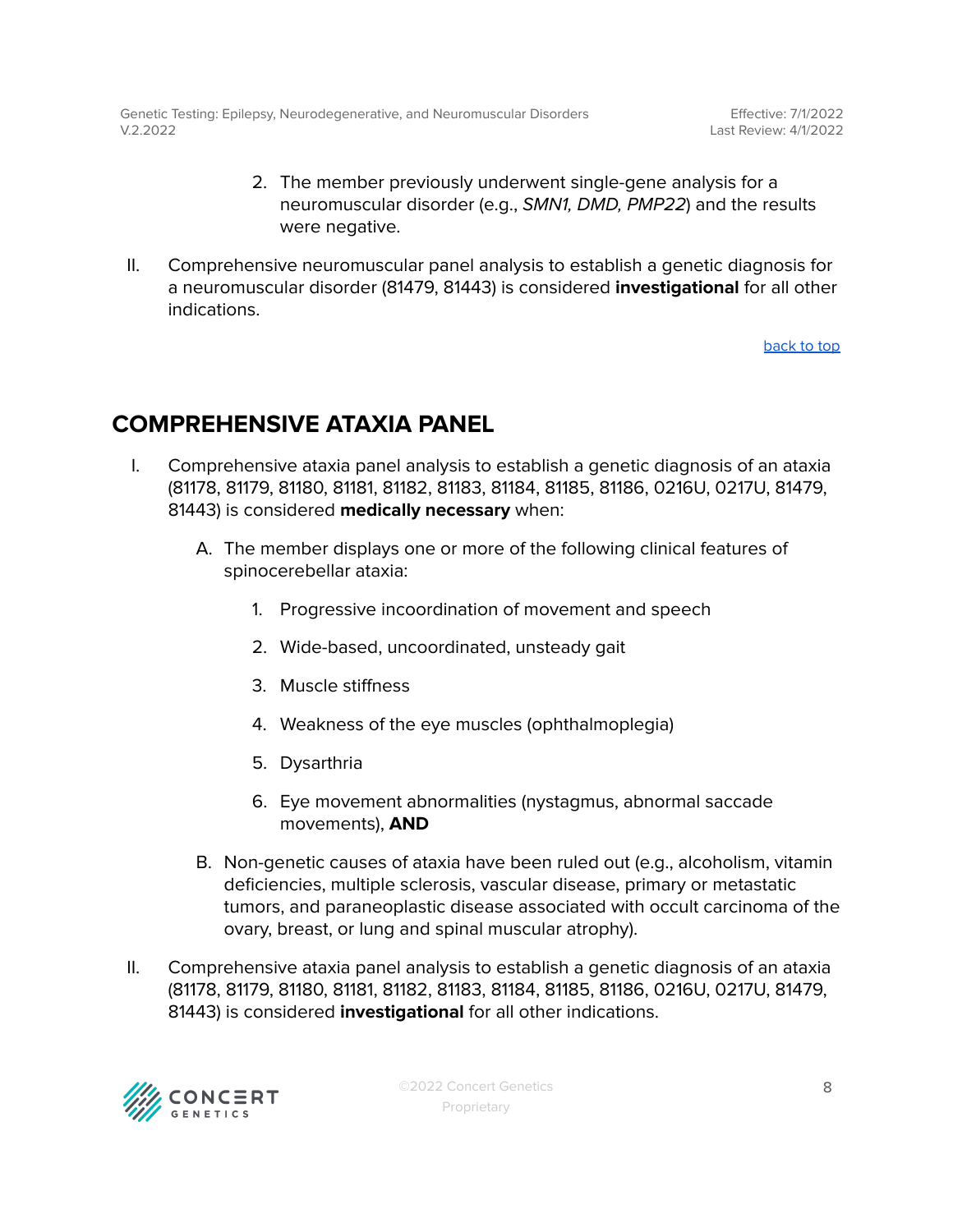# <span id="page-8-0"></span>**SPINAL MUSCULAR ATROPHY**

### <span id="page-8-1"></span>**SMN1 Sequencing and/or Deletion/Duplication Analysis**

- I. SMN1 sequencing (81336, 81405, 0236U) and/or deletion/duplication analysis (81329, 81401) to establish or confirm a diagnosis of Spinal Muscular Atrophy is considered **medically necessary** when:
	- A. The member has a positive newborn screen for SMA, **OR**
	- B. The member has any of the following clinical features of SMA:
		- 1. History of motor difficulties, especially with loss of skills
		- 2. Proximal to distal muscle weakness
		- 3. Hypotonia
		- 4. Areflexia/hyporeflexia
		- 5. Tongue fasciculations
		- 6. Hand tremor
		- 7. Recurrent lower respiratory tract infections or severe bronchiolitis in the first few months of life
		- 8. Evidence of motor unit disease on electromyogram
- II. SMN1 sequencing (81336, 81405, 0236U) and/or deletion/duplication analysis (81329, 81401) to establish or confirm a diagnosis of Spinal Muscular Atrophy is considered **investigational** for all other indications.

### <span id="page-8-2"></span>**SMN2 Deletion/Duplication Analysis**

- I. SMN2 deletion/duplication analysis (81401) is considered **medically necessary** when:
	- A. The member has a diagnosis of spinal muscular atrophy.

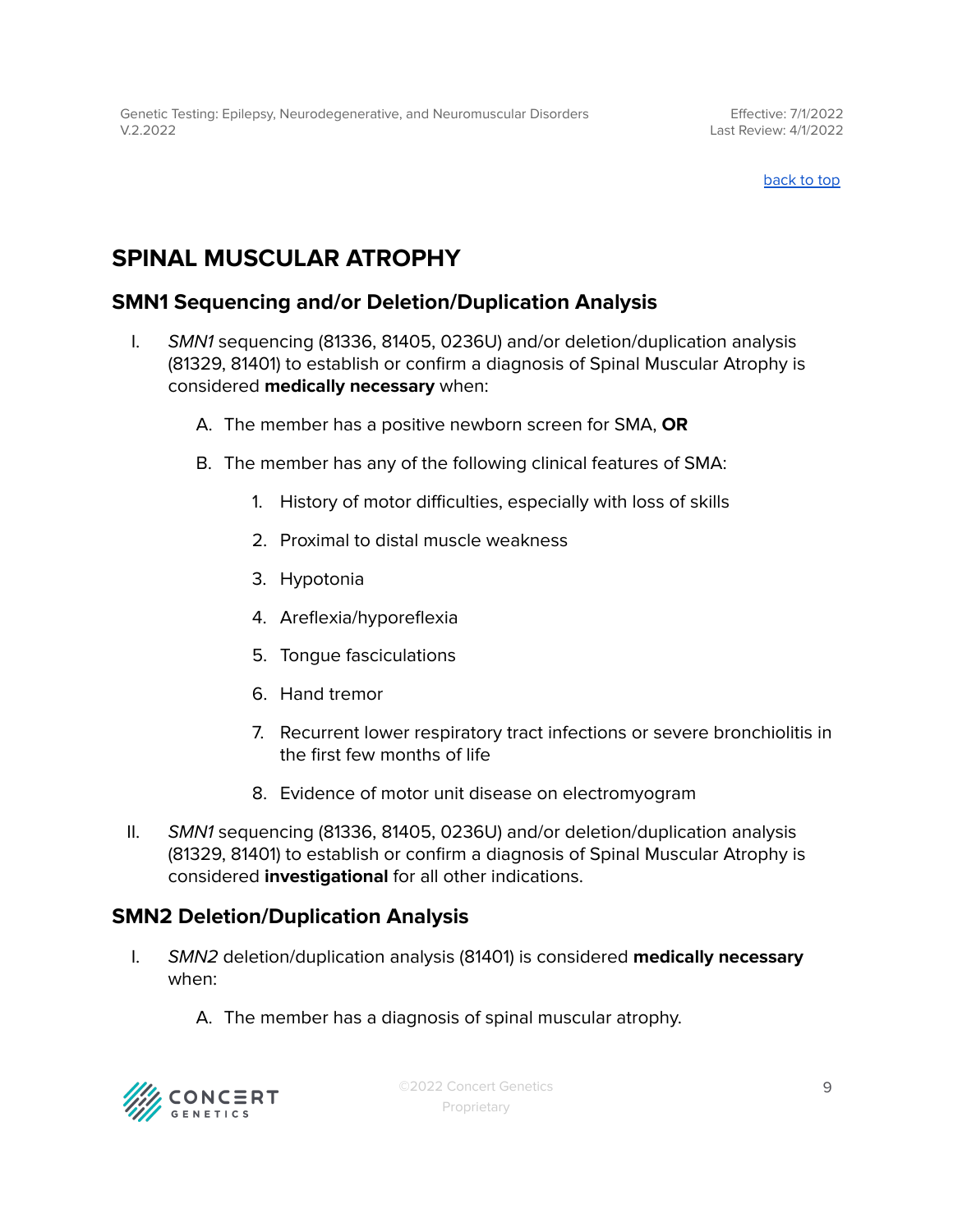II. SMN2 deletion/duplication analysis (81401) is considered **investigational** for all other indications.

[back](#page-0-0) to top

### <span id="page-9-0"></span>**EPILEPSY**

### <span id="page-9-1"></span>**SCN1A Seizure Disorders and Epilepsy Multigene Panel**

- I. The use of an epilepsy multigene panel (81419) is considered **medically necessary** when:
	- A. The member does not have any metabolic or brain structural abnormalities that predispose to epilepsy, **AND**
	- B. The member has any of the following:
		- 1. Infantile- or [early-childhood-onset](#page-24-0) epilepsy, **OR**
		- 2. Precipitation of seizure with fever, warmth, or vaccination, **OR**
		- 3. Prolonged or hemiconvulsive seizures, **OR**
		- 4. Seizure provocation with overstimulation or flashing/patterned visual stimulus, **OR**
		- 5. Worsening of seizures with medications that inhibit sodium channel function as the primary mechanism of action (e.g., carbamazepine, oxcarbazepine, phenytoin, lamotrigine).
- II. The use of an epilepsy multigene panel (81419) is considered **investigational** for all other indications.

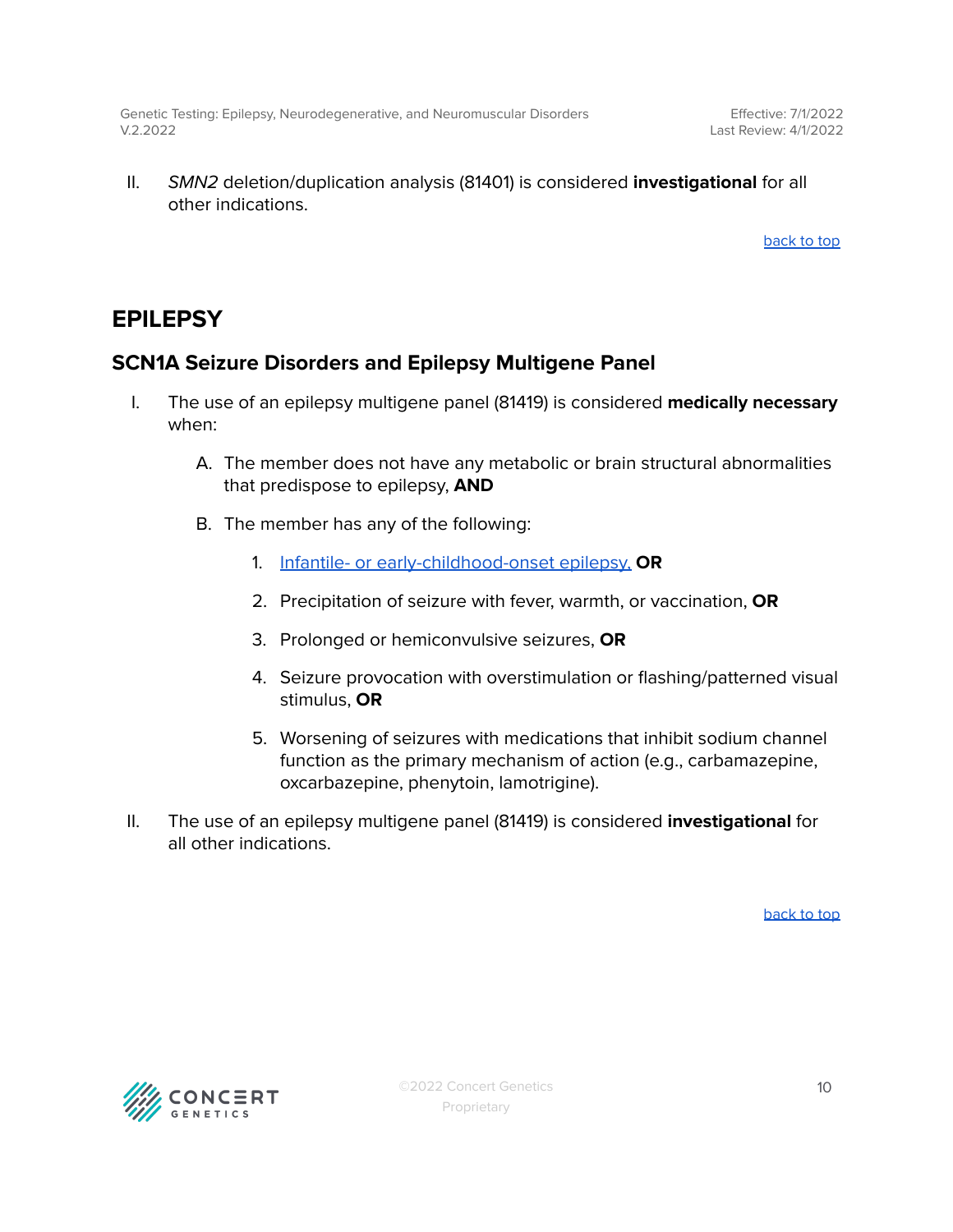# <span id="page-10-0"></span>**ALZHEIMER DISEASE**

### <span id="page-10-1"></span>**PSEN1, PSEN2, and APP Sequencing and/or Deletion/Duplication Analysis or Multigene Panel**

- I. PSEN1 (81405, S3855), PSEN2 (81406), and/or APP (81406) sequencing and/or deletion/duplication analysis (S3855, 81405, 81406) or multigene panel (S3855, 81405, 81406) to establish a diagnosis or determine future risk to develop [early-onset](#page-24-0) Alzheimer disease is considered **medically necessary** when:
	- A. The member is 18 years of age or older, **AND**
	- B. The member is asymptomatic\*, **AND**
		- 1. The member has a close [relative](#page-24-0) with a known early-onset Alzheimer disease-causing mutation in PSEN1, PSEN2, or APP, **OR**
		- 2. The member has an apparently autosomal dominant family history of dementia with one or more cases of early onset Alzheimer disease, **OR**
	- C. The member is symptomatic, **AND**
		- 1. Has a diagnosis of dementia ≤65 years of age, **AND**
			- a) The member has a close [relative](#page-24-0) diagnosed with dementia, **OR**
			- b) An unknown family history (e.g., adoption).
- II. PSEN1 (81405, S3855), PSEN2 (81406), and/or APP (81406) sequencing and/or deletion/duplication analysis (S3855, 81405, 81406) to establish the diagnosis or determine future risk to develop [early-onset](#page-24-0) Alzheimer disease is considered **investigational** for all other indications.

### <span id="page-10-2"></span>**APOE, TREM2 and Others Variant Analysis**

I. Genetic testing to establish a diagnosis or determine future risk to develop Alzheimer disease via other genes, including but not limited to, APOE (81401 S3852) or TREM2 (81479) is considered **investigational**.

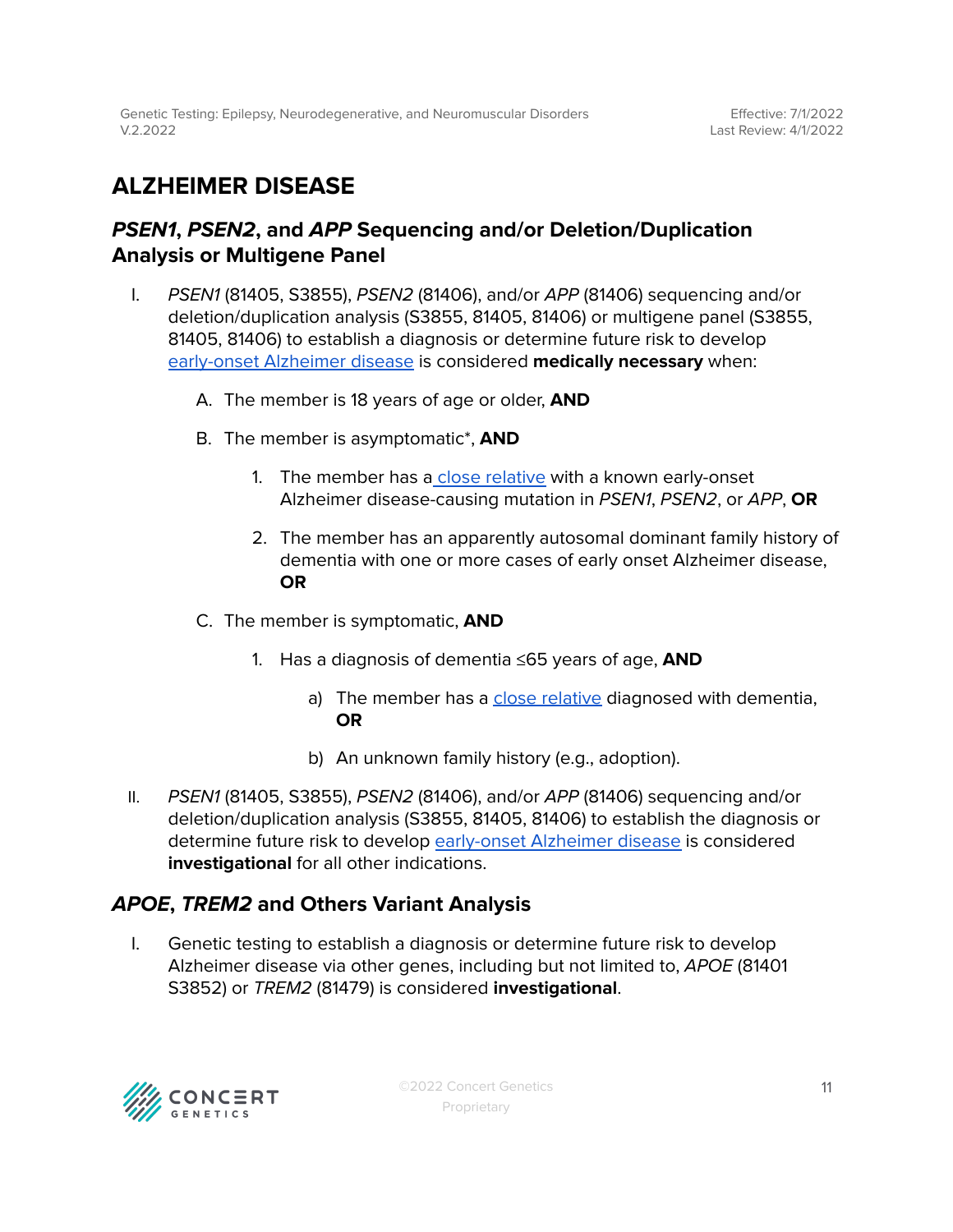\* Predictive testing should only be performed in the setting and context of thorough pre- and post-test counseling

[back](#page-0-0) to top

## <span id="page-11-0"></span>**AMYOTROPHIC LATERAL SCLEROSIS (ALS)**

### <span id="page-11-1"></span>**ALS Multigene Panel Analysis**

- I. Multigene panel analysis to establish a genetic etiology of amyotrophic lateral sclerosis (ALS) (81404, 81405, 81406, 81479, S3800) is considered **medically necessary** when:
	- A. The member is 18 years of age or older, **AND**
	- B. The member displays all of the following clinical features of ALS:
		- 1. Evidence of lower motor neuron (LMN) degeneration, **AND**
		- 2. Evidence of upper motor neuron (UMN) degeneration, **AND**
		- 3. Progressive spread of symptoms, **AND**
		- 4. No evidence of other disease processes that could explain the LMN and UMN degeneration, **AND**
	- C. The panel includes, at a minimum, the following genes: C9orf72, SOD1, FUS, and TARDBP.
- II. Multigene panel analysis to establish a genetic etiology of amyotrophic lateral sclerosis (ALS) (81404, 81405, 81406, 81479, S3800) is considered **investigational** for all other indications.

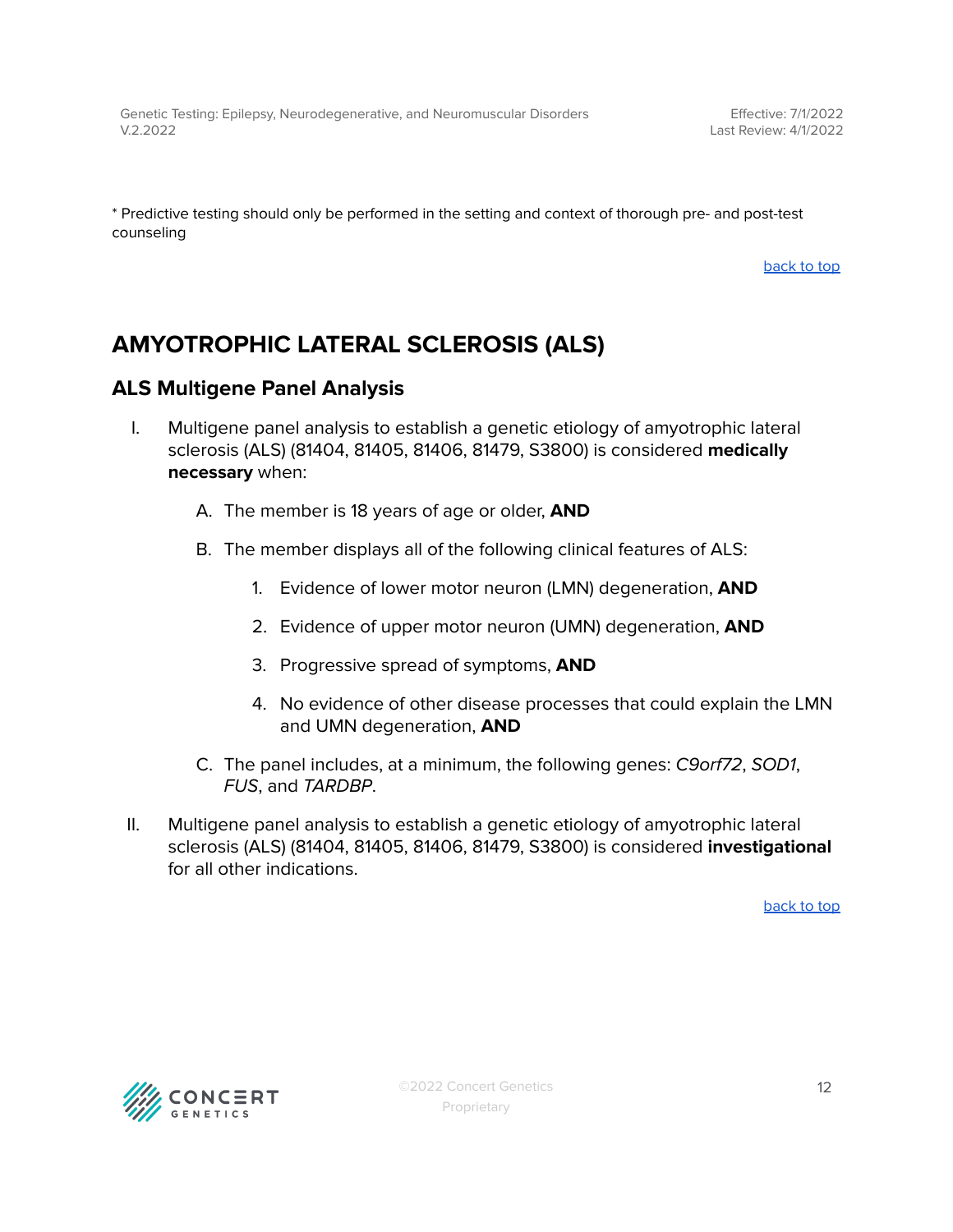# <span id="page-12-0"></span>**DUCHENNE AND BECKER MUSCULAR DYSTROPHY**

### <span id="page-12-1"></span>**DMD Sequencing and/or Deletion/Duplication Analysis**

- I. DMD sequencing and/or deletion/duplication analysis (81161, 81408, 0218U) to establish or confirm a diagnosis of Duchenne muscular dystrophy (DMD) or Becker muscular dystrophy (BMD) is considered **medically necessary** when:
	- A. The member is a male, **AND**
		- 1. The member meets one of the following:
			- a) All of the following clinical findings of DMD:
				- (1) Progressive symmetric muscular weakness proximal greater than distal, often with calf hypertrophy (enlargement)
				- (2) Symptoms presenting before age five years
				- (3) Wheelchair dependency before age 13 years
				- (4) Serum creatine kinase concentration more than 10 times the normal levels, **OR**
			- b) Any of the following clinical findings of BMD:
				- (1) Progressive symmetric muscle weakness (proximal > distal) often with calf hypertrophy; weakness of quadriceps femoris in some cases the only sign
				- (2) Activity-induced cramping
				- (3) Flexion contractures of the elbows
				- (4) Wheelchair dependency (after age 16 years)
				- (5) Preservation of neck flexor muscle strength, **OR**
		- 2. The member is asymptomatic, **AND**

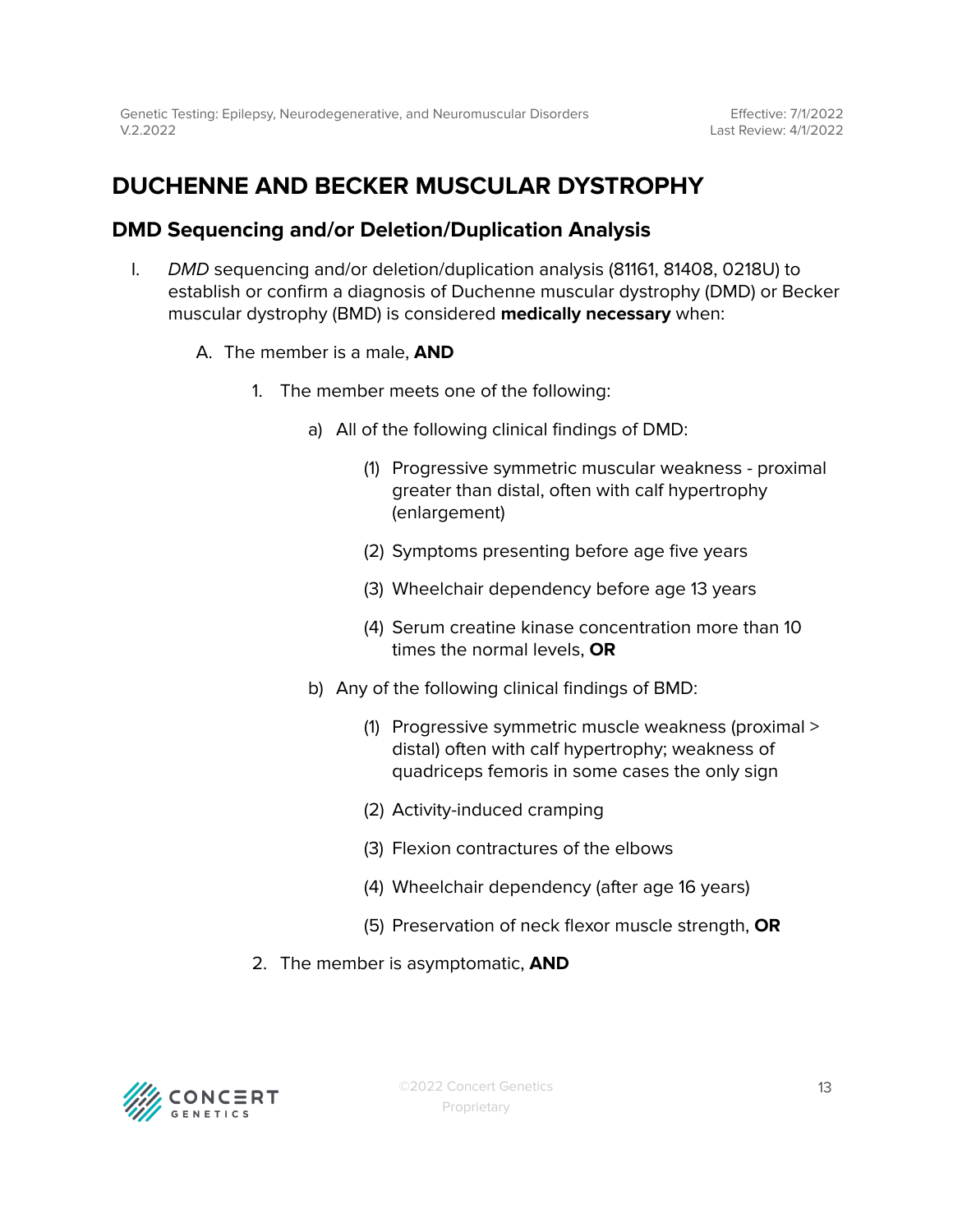- a) Has a biological sibling with a clinical and/or molecular diagnosis of Duchenne or Becker muscular dystrophy, **OR**
- b) Has a biological mother that is an obligate carrier for Duchenne or Becker muscular dystrophy, **OR**
- B. The member is a female, **AND**
	- 1. Has a first- or [second-degree](#page-24-0) relative with a clinical diagnosis of Duchenne or Becker muscular dystrophy.
- II. DMD sequencing and/or deletion/duplication analysis (81161, 81408, 0218U) to establish a diagnosis of Duchenne muscular dystrophy (DMD) or Becker muscular dystrophy (BMD) is considered **investigational** for all other indications.

## <span id="page-13-0"></span>**FACIOSCAPULOHUMERAL MUSCULAR DYSTROPHY (FSHD)**

### **FSHMD1A Deletion/duplication or Haplotype Analysis, and/or SMCHD1 and DNMT3B Sequencing and/or Deletion/duplication Analysis or Multigene Panel**

- <span id="page-13-1"></span>I. FSHMD1A deletion/duplication or haplotype analysis (81404), and/or SMCHD1 (81404, 81479) and DNMT3B sequencing and/or deletion/duplication analysis (81479) or multigene panel analysis (81404, 81479) to establish or confirm a diagnosis of facioscapulohumeral muscular dystrophy is considered **medically necessary** when:
	- A. The member displays any of the following clinical features of FSHD:
		- 1. Weakness (which is often asymmetric) that predominantly involves the facial, scapular stabilizer, or foot dorsiflexor muscles without associated ocular or bulbar muscle weakness.
		- 2. Progression of weakness after pregnancy
		- 3. Prior diagnosis of FSHD with inflammatory myopathy that was refractory to immunosuppression.

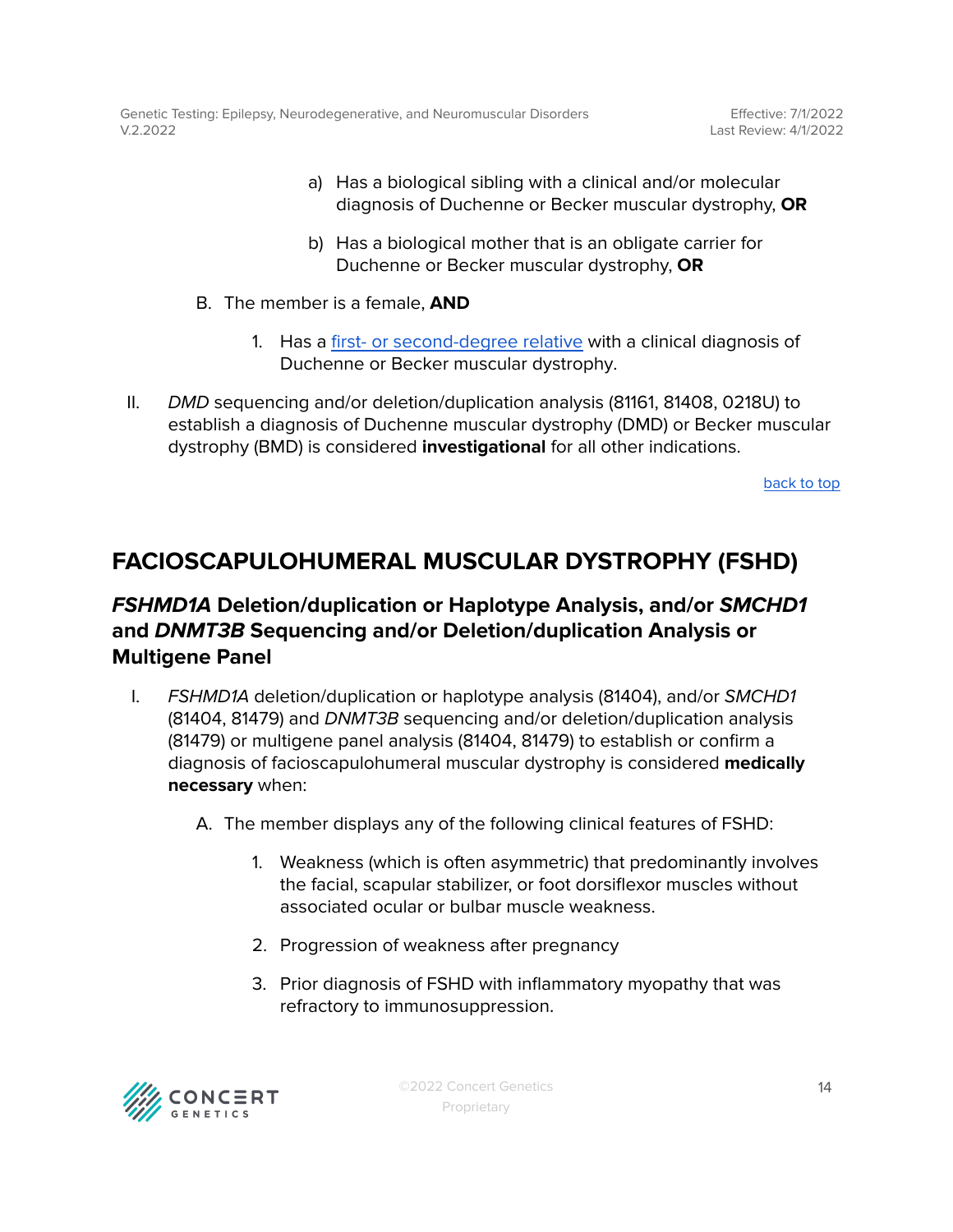Effective: 7/1/2022 Last Review: 4/1/2022

II. FSHMD1A deletion/duplication or haplotype analysis (81404), and/or SMCHD1 (81404, 81479) and DNMT3B sequencing and/or deletion/duplication analysis (81479) or multigene panel analysis (81404, 81479) to establish or confirm a diagnosis of facioscapulohumeral muscular dystrophy is considered **investigational** for all other indications.

[back](#page-0-0) to top

### <span id="page-14-0"></span>**FRIEDREICH'S ATAXIA**

### <span id="page-14-1"></span>**FXN Repeat Analysis**

- I. FXN repeat analysis (81284, 81285, 81289, 81401) or sequencing analysis (81286, 81404, 0233U) to establish or confirm a diagnosis of Friedreich's Ataxia is considered **medically necessary** when:
	- A. The member is asymptomatic, **AND**
		- 1. The member has a biological sibling diagnosed with Friedreich's ataxia, **OR**
	- B. The member meets both of the following:
		- 1. The member has been diagnosed with cerebellar ataxia, **AND**
		- 2. Non-genetic causes for the ataxia have been ruled out (e.g., alcoholism, vitamin deficiencies, multiple sclerosis, vascular disease, tumors).
- II. FXN repeat analysis (81284, 81285, 81289, 81401) and sequencing analysis (81286, 81404, 0233U) to establish or confirm a diagnosis of Friedreich's Ataxia is considered **investigational** for all other indications.

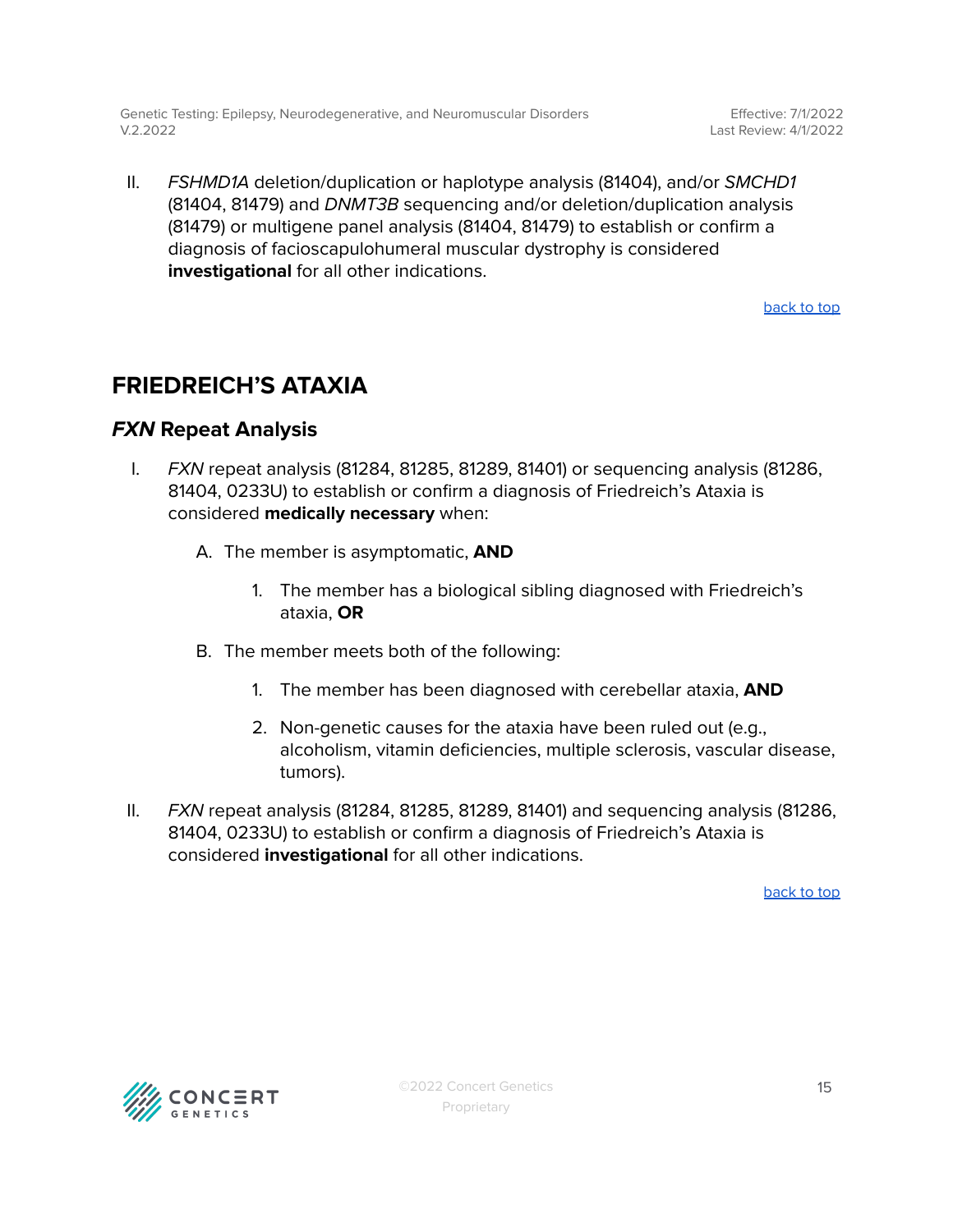# <span id="page-15-0"></span>**HUNTINGTON DISEASE**

### <span id="page-15-1"></span>**HTT Repeat Analysis**

- I. Genetic testing of  $HTT$  repeat analysis to establish a diagnosis or for predictive testing of Huntington's disease (HD) (81271, 81274, 81401) is considered **medically necessary** when:
	- A. The member displays at least two of the following clinical features of Huntington disease:
		- 1. Progressive motor disability featuring chorea and gait disturbance
		- 2. Mental disturbances including:
			- a) Cognitive decline
			- b) Changes in personality
			- c) Depression, **OR**
	- B. The member is undergoing predictive testing\*, **AND**
		- 1. The member is presymptomatic/asymptomatic, **AND**
			- a) The member has a close [relative](#page-24-0) with CAG trinucleotide repeat expansion of 27 or more in HTT, **OR**
			- b) The member has a [first-degree](#page-24-0) relative with a clinical diagnosis of HD without prior genetic testing.
- II. Genetic testing of HTT repeat analysis to establish a diagnosis or for predictive testing of Huntington's disease (HD) (81271, 81274, 81401) is considered **investigational** for all other indications.

\* Predictive testing should only be performed in the setting and context of thorough pre- and post-test counseling.

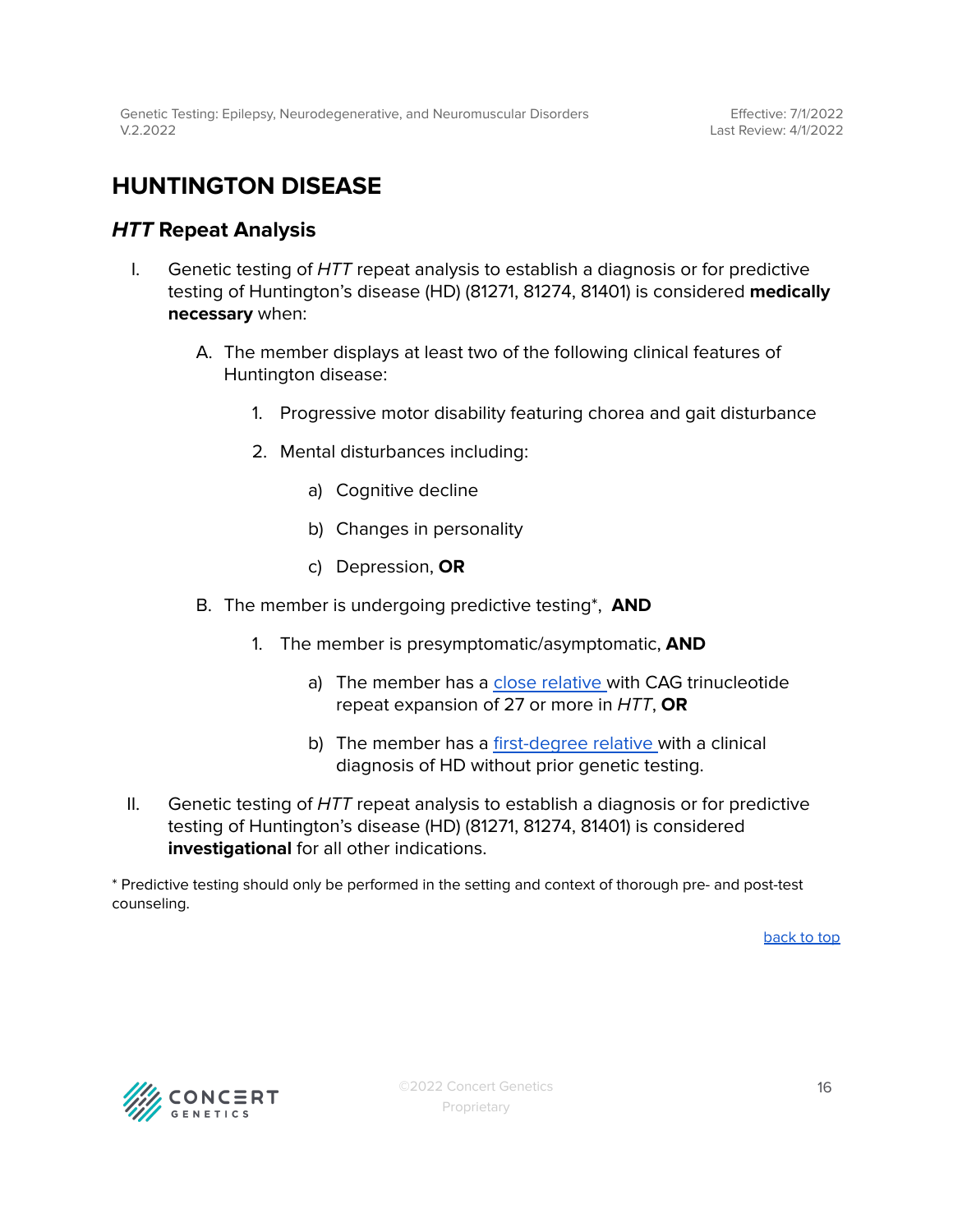### **INHERITED PERIPHERAL NEUROPATHIES (e.g.,CHARCOT-MARIE-TOOTH DISEASE AND HEREDITARY NEUROPATHY WITH LIABILITY TO PRESSURE PALSIES)**

### <span id="page-16-1"></span><span id="page-16-0"></span>**PMP22 Sequencing and/or Deletion/Duplication or Multigene Panel**

- I. PMP22 Sequencing and/or Deletion/Duplication analysis (81324, 81325) or multigene panel analysis to establish a genetic diagnosis of an inherited peripheral neuropathy (81403, 81404, 81405, 81406, 81448, 81479) is considered **medically necessary** when:
	- A. The member displays one or more of the following clinical features of an inherited motor or sensory peripheral neuropathy, but otherwise does not have a diagnosis of CMT or HNPP:
		- 1. Distal muscle weakness and atrophy, sensory loss, and, **OR**
		- 2. Pes cavus foot deformity, **OR**
		- 3. Weak ankle dorsiflexion, **OR**
		- 4. Depressed tendon reflexes, **OR**
		- 5. Recurrent acute focal sensory and motor neuropathies mainly at entrapment sites, **OR**
		- 6. Painless nerve palsy after minor trauma or compression, **OR**
		- 7. Complete spontaneous recovery from neuropathies, **OR**
	- B. The member is asymptomatic, **AND**
	- C. Has a close [relative](#page-24-0) diagnosed with an inherited peripheral neuropathy whose genetic status is unavailable, **AND**
	- D. The panel includes at a minimum all of the following genes: PMP22 by duplication analysis, GDAP1, GJB1, HINT1, MFN2, MPZ, SH3TC2, SORD.
- II. PMP22 Sequencing and/or Deletion/Duplication analysis (81324, 81325) or multigene panel analysis to establish a genetic diagnosis of an inherited

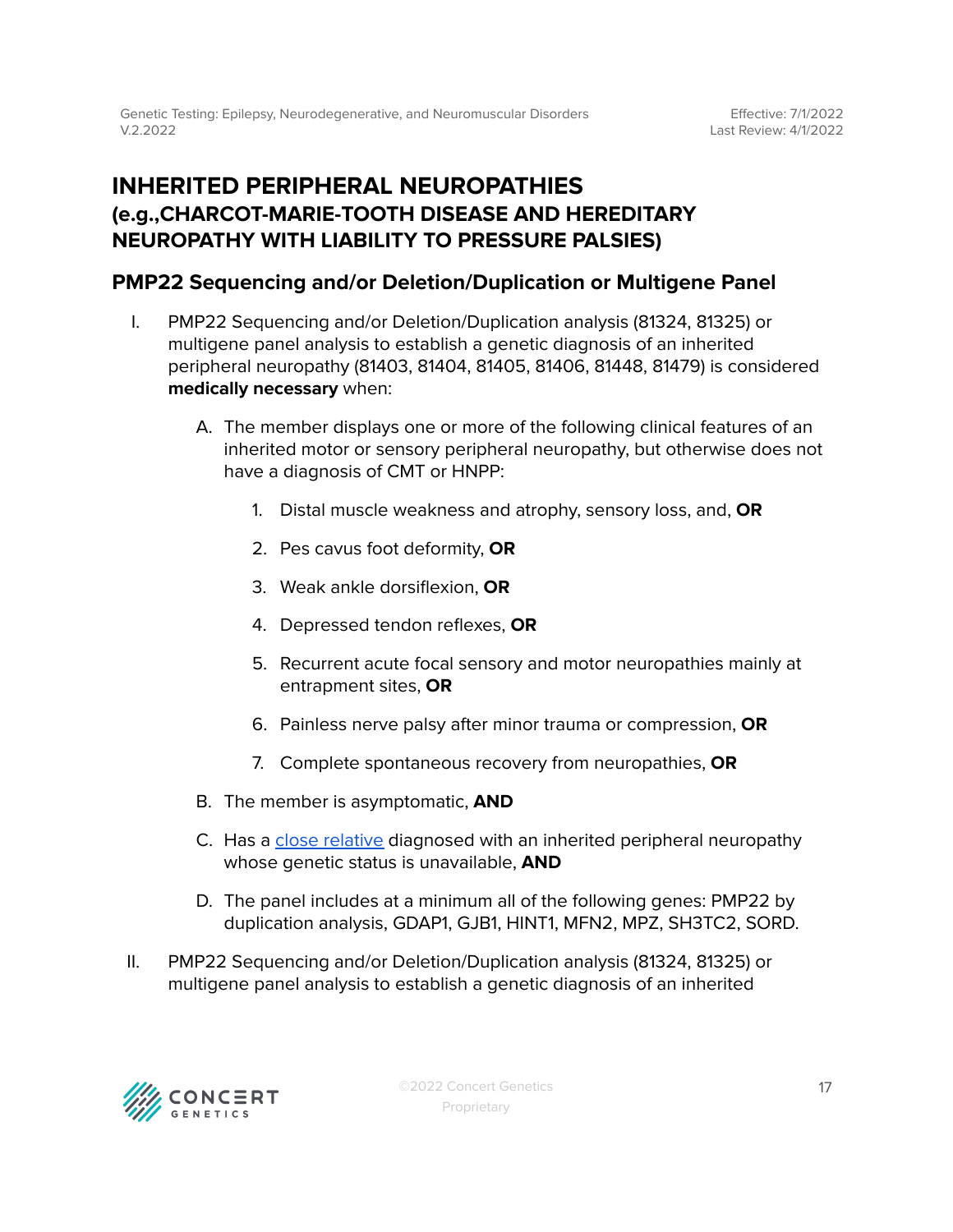peripheral neuropathy (81403, 81404, 81405, 81406, 81448, 81479) is considered **investigational** for all other indications.

[back](#page-0-0) to top

# <span id="page-17-0"></span>**LIMB-GIRDLE MUSCULAR DYSTROPHY (LGMD)**

### <span id="page-17-1"></span>**Limb-girdle Muscular Dystrophy Multigene Panel**

- I. Multigene panel analysis to establish a diagnosis of limb-girdle muscular dystrophy (81400, 81404, 81405, 81406, 81408, 81479) is considered **medically necessary** when:
	- A. The member displays any of the following clinical features of limb-girdle muscular dystrophy:
		- 1. Gradually progressive muscle weakness involving predominantly the proximal arms and legs, with normal sensory exam (distal muscles are involved, but usually to a lesser extent)
		- 2. Elevated creatine kinase level, **OR**
	- B. The member is asymptomatic, **AND**
		- 1. Has a close [relative](#page-24-0) diagnosed with limb-girdle muscular dystrophy whose genetic status is unavailable.
- II. Multigene panel analysis to establish a diagnosis of limb-girdle muscular dystrophy (81400, 81404, 81405, 81406, 81408, 81479) is considered **investigational** for all other indications.

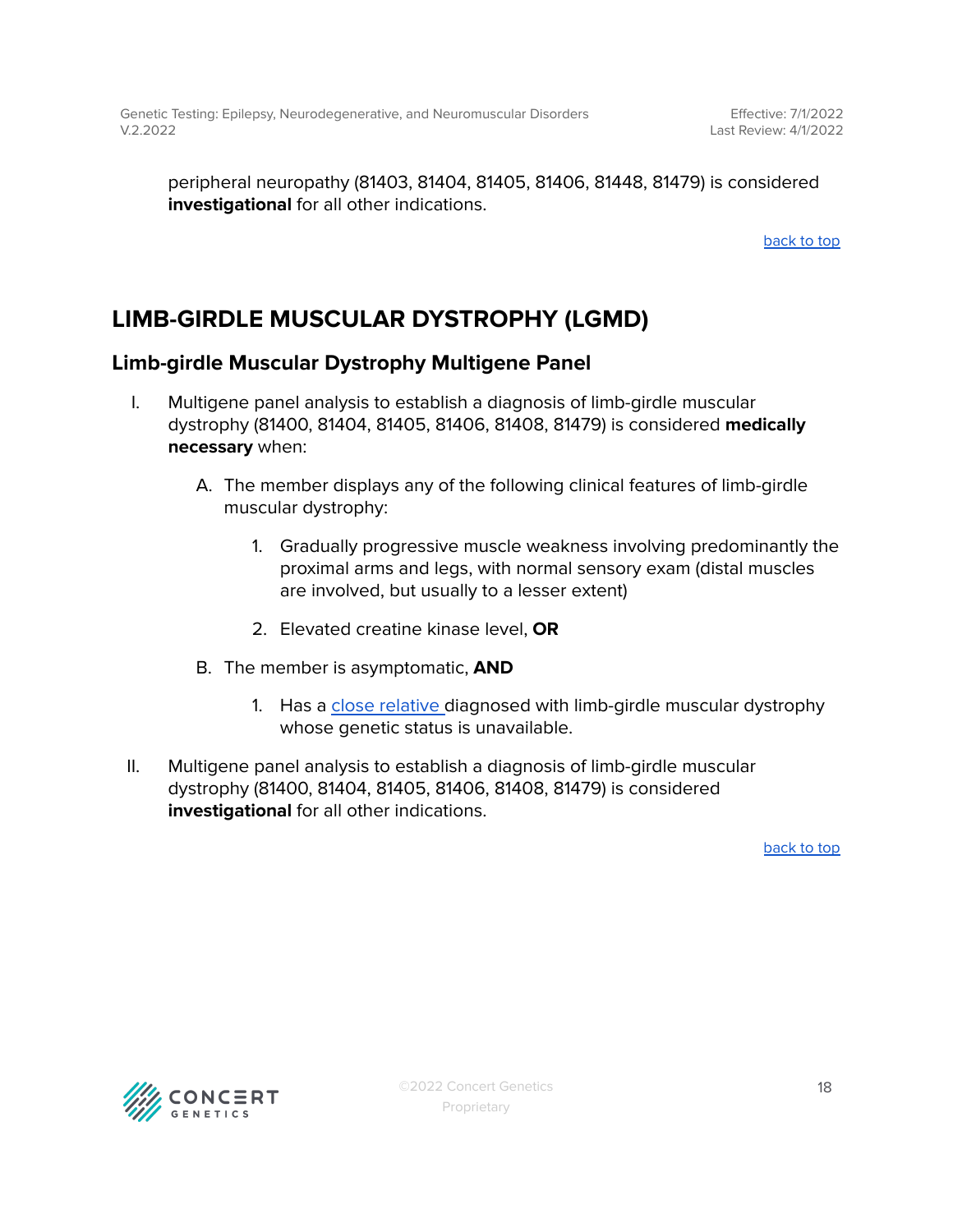# <span id="page-18-0"></span>**MYOTONIC DYSTROPHY**

### <span id="page-18-1"></span>**DMPK and/or CNBP (ZNF9) Repeat Analysis**

- I. DMPK repeat analysis (81234, 81239, 81401, 81404, S3853) and/or CNBP (ZNF9) repeat analysis (81187, 81401, S3853) to establish a diagnosis of myotonic dystrophy is considered **medically necessary** when:
	- A. The member meets either of the following:
		- 1. The member is a [neonate](#page-24-0) with two or more of the following:
			- a) Hypotonia
			- b) Facial muscle weakness
			- c) Generalized weakness
			- d) Positional malformations, including clubfoot
			- e) Respiratory insufficiency, **OR**
		- 2. The member is any age and displays any of the following clinical features of myotonic dystrophy:
			- a) Muscle weakness, especially of the distal leg, hand, neck, and face
			- b) Myotonia, which often manifests as the inability to quickly release a hand grip (grip myotonia)
			- c) Posterior subcapsular cataracts
			- d) Cardiac conduction defects or progressive cardiomyopathy
			- e) Insulin sensitivity
			- f) Hypogammaglobulinemia, **OR**
	- B. The member is asymptomatic, **AND**
		- 1. The member is 18 years of age or older, **AND**

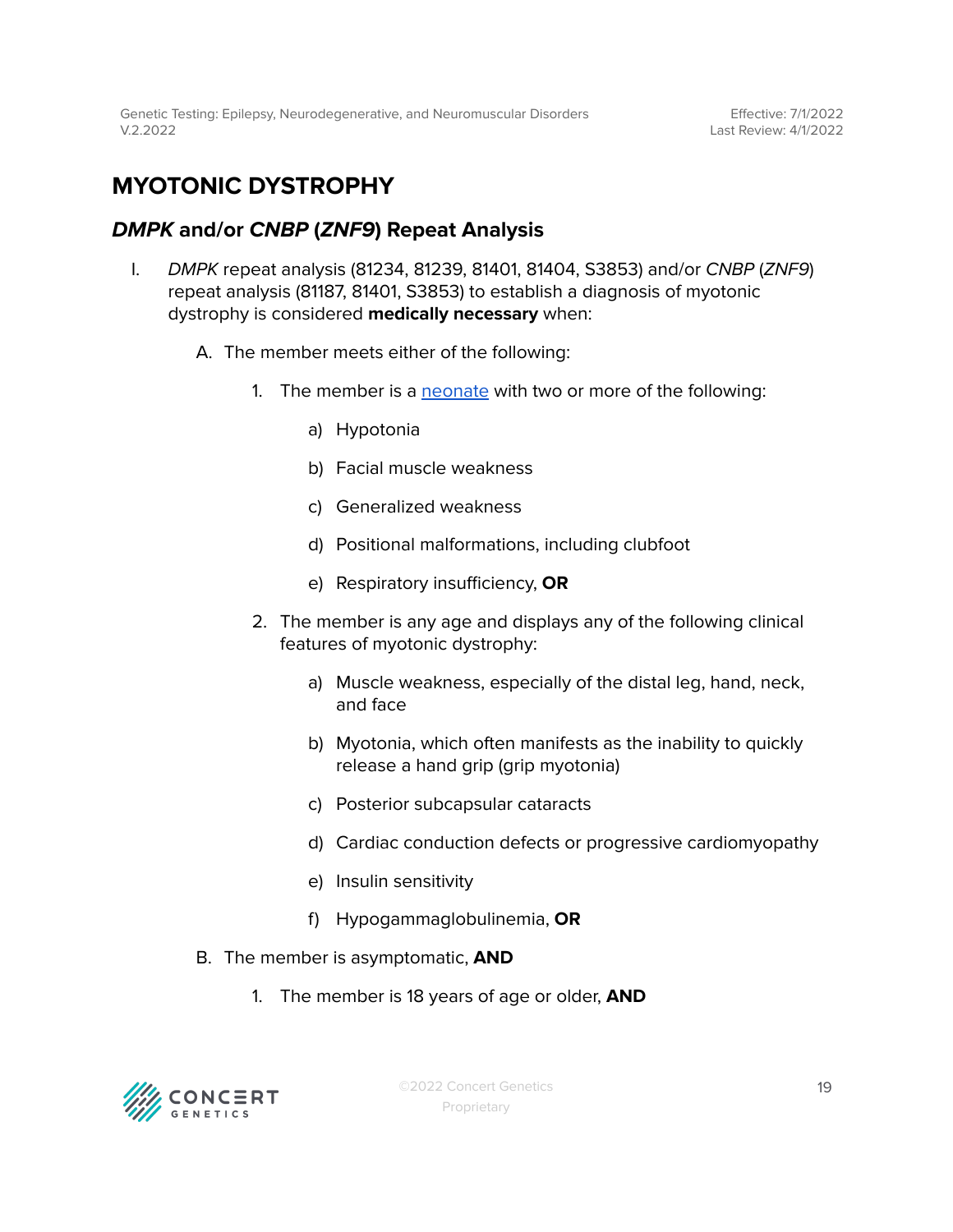- 2. The member has a [first-degree](#page-24-0) relative with Myotonic dystrophy type 1 or 2.
- II. DMPK repeat analysis (81234, 81239, 81401, 81404, S3853) and CNBP (ZNF9) repeat analysis (81187, 81401, S3853) to establish a diagnosis of myotonic dystrophy is considered **investigational** for all other indications.

### <span id="page-19-0"></span>**HEREDITARY DYSTONIA**

### <span id="page-19-1"></span>**Hereditary Dystonia Multigene Panel**

- I. Multigene panel analysis to establish a genetic diagnosis of hereditary dystonia (81400, 81404, 81405, 81406, 81443) is considered **medically necessary** when:
	- A. The member has all of the following clinical features of a hereditary dystonia:
		- 1. Sustained or intermittent muscle contractions
		- 2. Abnormal or repetitive movements and/or postures
		- 3. The dystonia is initiated or worsened by voluntary action
- II. Multigene panel analysis to establish a genetic diagnosis of hereditary dystonia (81400, 81404, 81405, 81406, 81443) is considered **investigational** for all other indications.

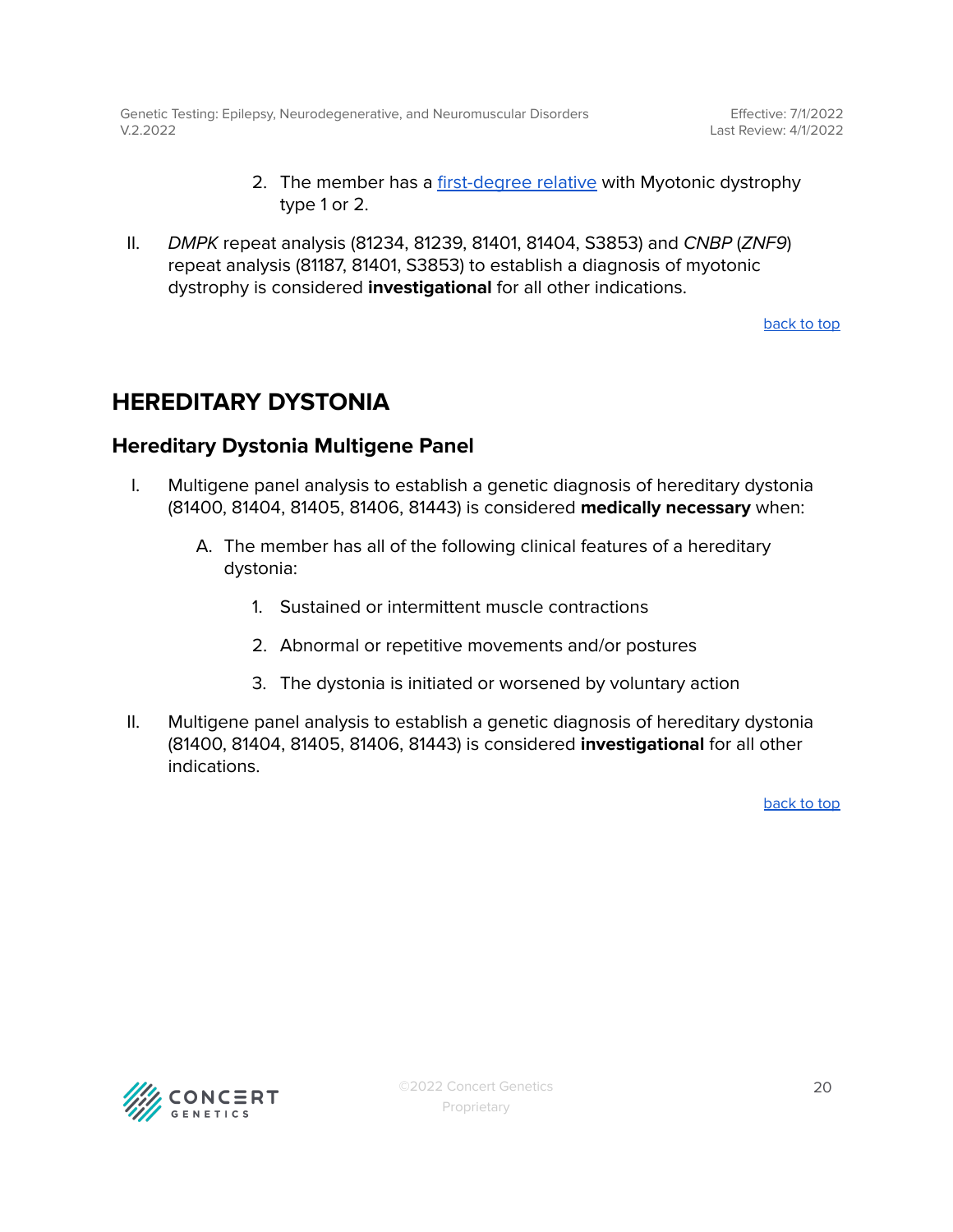# <span id="page-20-0"></span>**PARKINSON DISEASE**

### <span id="page-20-1"></span>**GBA, LRRK2, SNCA, and VPS35 Sequencing and/or Deletion/Duplication Analysis**

- I. GBA (81479), LRRK2 (81402, 81408), SNCA (81479) and VPS35 (81479) sequencing and/or deletion/duplication analysis to establish a genetic diagnosis of Parkinson disease is considered **medically necessary** when:
	- A. The member has a diagnosis of Parkinson disease, **AND**
	- B. The member has two or more first-degree or [second-degree](#page-24-0) relatives who have been diagnosed with Parkinson disease.
- II. GBA (81479), LRRK2 (81402, 81408), SNCA (81479) and VPS35 (81479) sequencing and/or deletion/duplication analysis to establish a genetic diagnosis of Parkinson disease is considered **investigational** for all other indications.
- III. All other genetic testing to establish a genetic diagnosis of Parkinson disease is considered **investigational**.

[back](#page-0-0) to top

### <span id="page-20-2"></span>**HEREDITARY SPASTIC PARAPLEGIA**

### <span id="page-20-3"></span>**Hereditary Spastic Paraplegia Multigene Panel**

- I. Multigene panel analysis to establish a genetic diagnosis of hereditary spastic paraplegia (81405, 81406, 81407, 81448, 81479) is considered **medically necessary** when:
	- A. The member has any of the following:
		- 1. lower-extremity spasticity especially in hamstrings, quadriceps, adductors, and gastrocnemius-soleus muscles, **OR**
		- 2. Weakness especially in the iliopsoas, hamstring, and tibialis anterior, **OR**

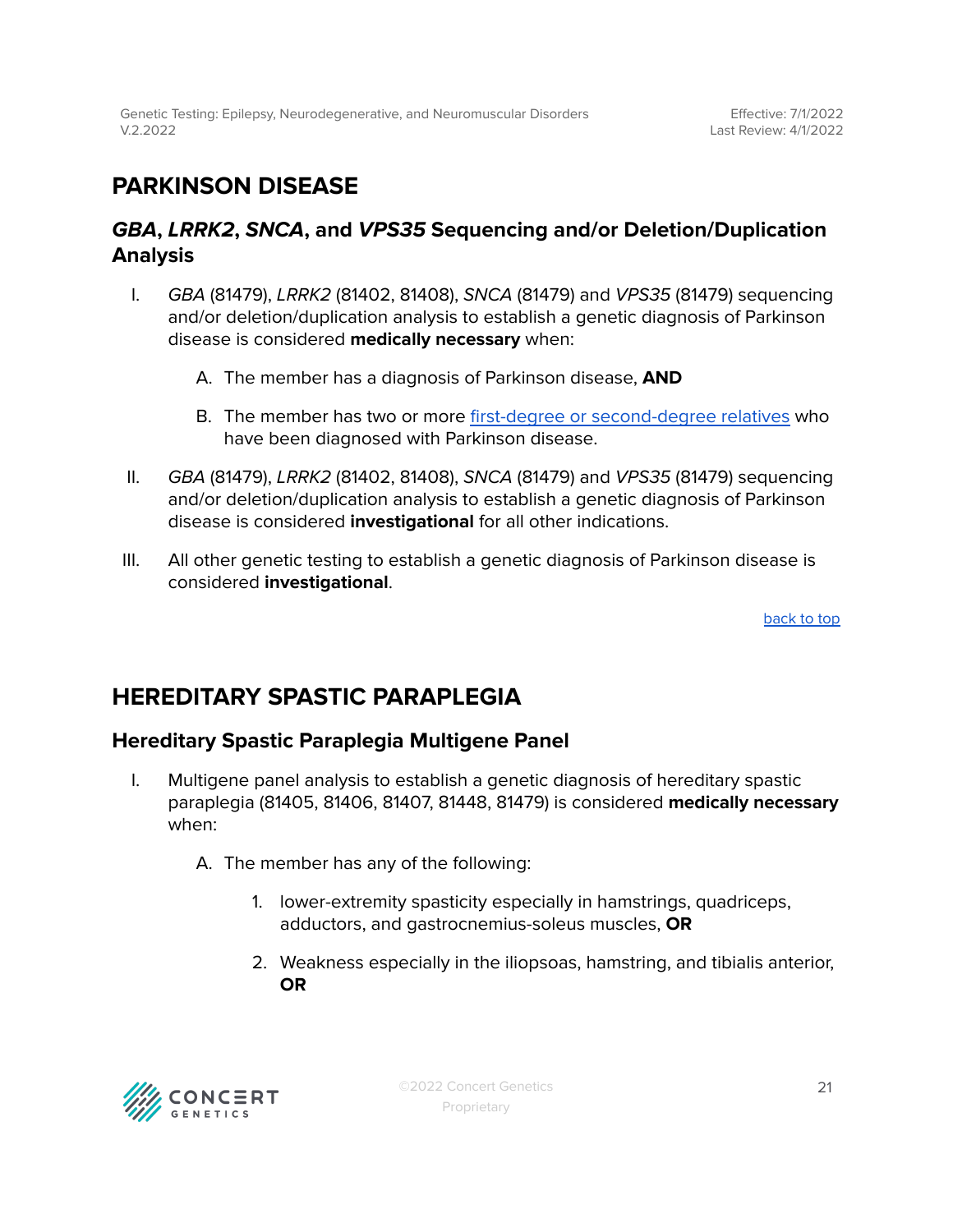- 3. Lower-extremity hyperreflexia and extensor plantar responses, **OR**
- 4. Mildly impaired vibration sensation in the distal lower extremities.
- B. A multigene panel must include the following genes, at a minimum: SPG4, SPG3A, SPG30, SPG5A, SPG7, SPG11.
- II. Multigene panel analysis to establish a genetic diagnosis of hereditary spastic paraplegia (81405, 81406, 81407, 81448, 81479) is considered **investigational** for all other indications.

### <span id="page-21-0"></span>**CONGENITAL MYASTHENIC SYNDROMES**

### <span id="page-21-1"></span>**Congenital Myasthenic Syndromes Multigene Panel**

- I. Multigene panel analysis to establish a genetic diagnosis of congenital myasthenic syndromes (81479) is considered **medically necessary** when:
	- A. The member has a history of fatigable weakness involving ocular, bulbar, and limb muscles with onset at or shortly after birth or in early childhood, **AND**
	- B. A decremental EMG response of the compound muscle action potential (CMAP) on low-frequency (2-3 Hz) stimulation, **AND**
	- C. A positive response to acetylcholinesterase (AchE) inhibitors, **AND**
	- D. Absence of anti-acetylcholine receptor (anti-AChR) and anti-MuSK antibodies in the serum, **AND**
	- E. Lack of improvement of clinical symptoms with immunosuppressive therapy, **AND**
	- F. Absence of major pathology in a skeletal muscle biopsy specimen despite considerable muscle weakness.
- II. Multigene panel analysis to establish a genetic diagnosis of congenital myasthenic syndromes (81479) is considered **investigational** for all other indications.

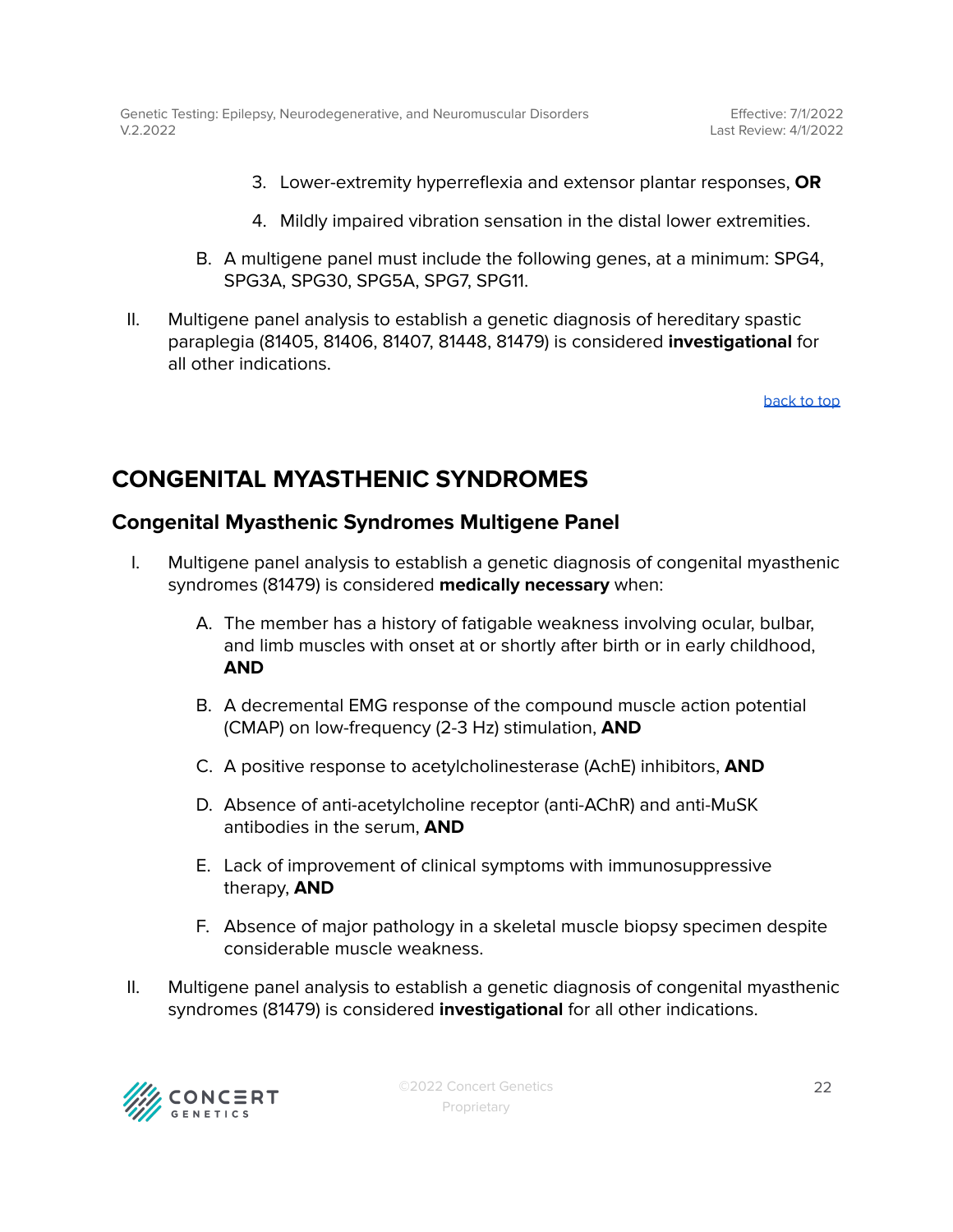# <span id="page-22-0"></span>**MYOTONIA CONGENITA**

### <span id="page-22-1"></span>**CLCN1 Sequencing and/or Deletion/Duplication Analysis**

- I. CLCN1 sequencing and/or deletion/duplication analysis (81406) to establish a genetic diagnosis of myotonia congenita is considered **medically necessary** when:
	- A. The member has episodes of muscle stiffness (myotonia\*) or cramps beginning in early childhood which is alleviated by brief exercise, **AND**
	- B. Myotonic contraction is elicited by percussion of muscles, **AND**
	- C. Serum creatine kinase concentration that may be slightly elevated (≤3-4x the upper limits of normal), **AND**
	- D. Electromyography (EMG) performed with needle electrodes discloses characteristic showers of spontaneous electrical activity (myotonic bursts).
- II. CLCN1 sequencing and/or deletion/duplication analysis (81406) to establish a genetic diagnosis of myotonia congenita is considered **investigational** for all other indications.

\*Myotonia is defined as impaired relaxation of skeletal muscle after voluntary contraction.

[back](#page-0-0) to top

# <span id="page-22-2"></span>**HYPOKALEMIC PERIODIC PARALYSIS**

### <span id="page-22-3"></span>**CACNA1S and SCN4A Sequencing and/or Deletion/Duplication Analysis**

I. CACNA1S and SCN4A sequencing and/or deletion/duplication analysis (81406, 81479) to establish a genetic diagnosis of periodic paralysis is considered **medically necessary** when:

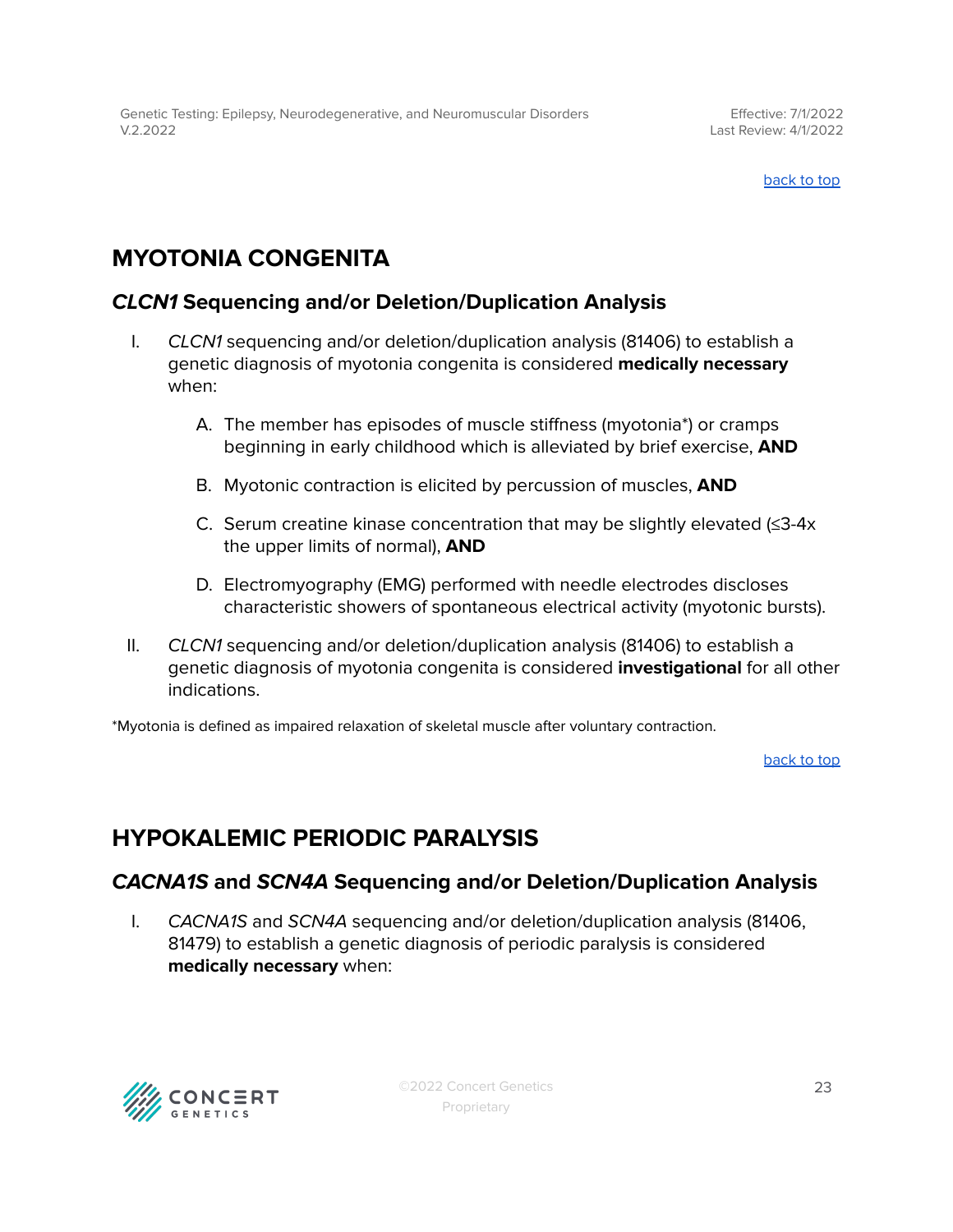- A. The member has had two or more attacks of muscle weakness with documented serum potassium <3.5 mEq/L, **OR**
- B. The member has had one attack of muscle weakness, **AND**
	- 1. Has a close [relative](#page-24-0) who has had one attack of muscle weakness in with documented serum potassium <3.5 mEq/L, **OR**
- C. The member has three or more of the following features:
	- 1. Onset of symptoms in the first or second decade, **OR**
	- 2. Muscle weakness involving ≥1 limbs lasting longer than two hours, **OR**
	- 3. The presence of triggers (previous carbohydrate rich meal, symptom onset during rest after exercise, stress), **OR**
	- 4. Improvement in symptoms with potassium intake, **OR**
	- 5. A family history of a clinical or genetic diagnosis of hypokalemic periodic paralysis in a close [relative](#page-24-0), **OR**
	- 6. Positive long exercise test, **AND**
- D. Alternative causes of hypokalemia have been excluded (e.g., renal, adrenal, thyroid dysfunction; renal tubular acidosis; diuretic and laxative abuse).
- II. CACNA1S and SCN4A sequencing and/or deletion/duplication analysis (81406, 81479) to establish a genetic diagnosis of periodic paralysis is considered **investigational** for all other indications.

## <span id="page-23-0"></span>**OTHER COVERED EPILEPSY, NEUROMUSCULAR, AND NEURODEGENERATIVE DISORDERS**

I. Genetic testing to establish or confirm one of the following epilepsy, neuromuscular, and neurodegenerative conditions to guide management is considered **medically necessary** when the member demonstrates clinical

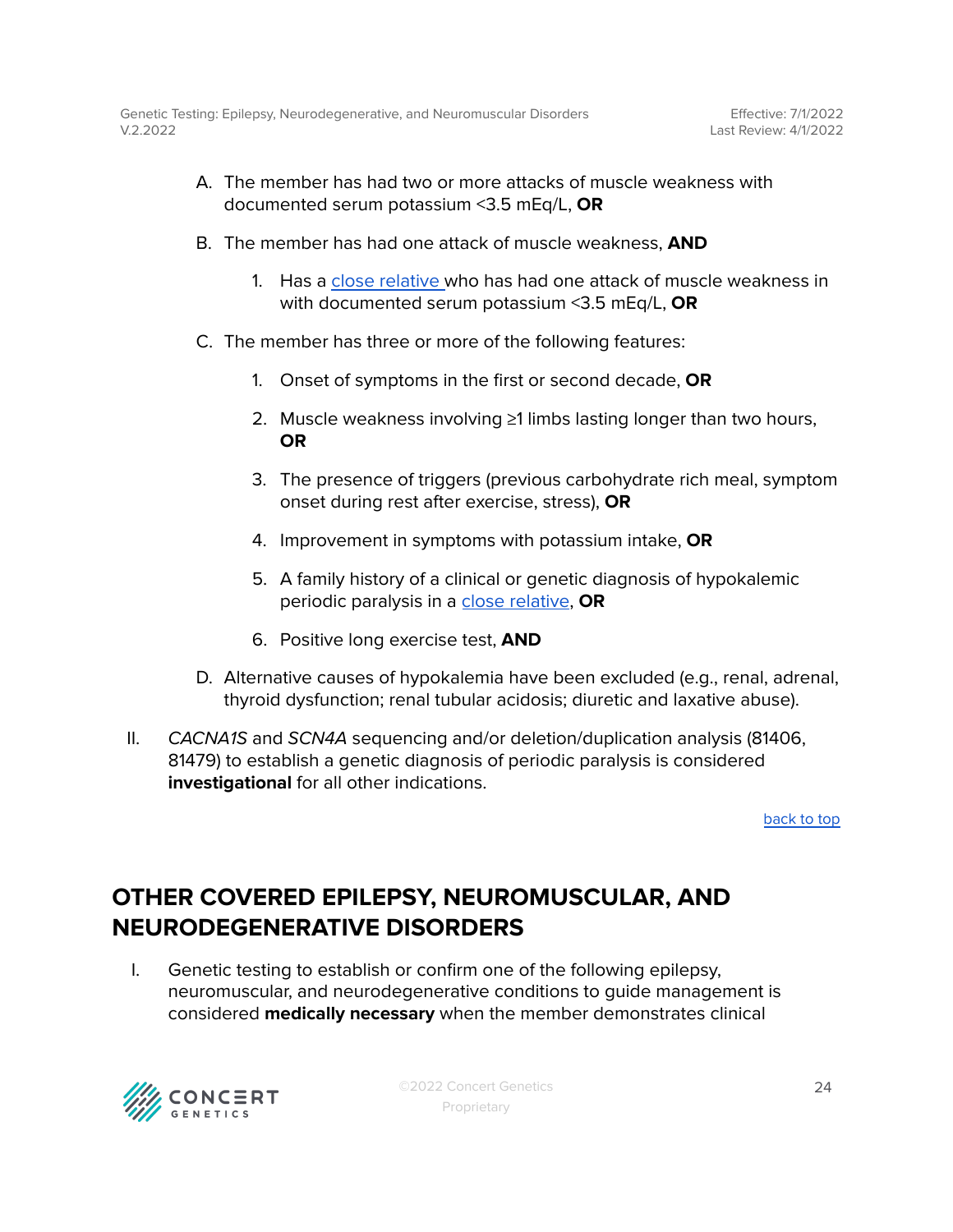features\* consistent with the disorder (the list is not meant to be comprehensive, see II below):

- A. Hereditary [Transthyretin](https://www.ncbi.nlm.nih.gov/books/NBK1194/) Amyloidosis
- B. X-linked [Adrenoleukodystrophy](https://www.ncbi.nlm.nih.gov/books/NBK1315/)
- C. L1 [Syndrome](https://www.ncbi.nlm.nih.gov/books/NBK1484/)
- D. SCN9A [Neuropathic](https://www.ncbi.nlm.nih.gov/books/NBK1163/) Pain Syndromes
- E. Cerebral Cavernous [Malformation,](https://www.ncbi.nlm.nih.gov/books/NBK1293/) Familial
- F. STAC3 [Disorder](https://www.ncbi.nlm.nih.gov/books/NBK542808/)
- II. Genetic testing to establish or confirm the diagnosis of all other epilepsy, neurodegenerative, and neuromuscular disorders not specifically discussed within this or another medical policy will be evaluated by the criteria outlined in General Approach to Genetic Testing (see policy for coverage criteria).

\*Clinical features for a specific disorder may be outlined in resources such as [GeneReviews,](https://www.ncbi.nlm.nih.gov/books/NBK1116/) [OMIM,](https://www.omim.org/) [National](https://medlineplus.gov/genetics/) Library of Medicine, Genetics Home [Reference,](https://medlineplus.gov/genetics/) or other scholarly source.

[back](#page-0-0) to top

# <span id="page-24-0"></span>**NOTES/DEFINITIONS**

- 1. **Close relatives** include first, second, and third degree blood relatives on the same side of the family:
	- a. **First-degree relatives** are parents, siblings, and children
	- b. **Second-degree relatives** are grandparents, aunts, uncles, nieces, nephews, grandchildren, and half siblings
	- c. **Third-degree relatives** are great grandparents, great aunts, great uncles, great grandchildren, and first cousins
- 2. **Infantile- or early-childhood-onset epilepsy** are disorders in which epilepsy is the core clinical symptom. These include: Dravet syndrome, early infantile epileptic encephalopathy, generalized epilepsy with febrile seizures plus, epilepsy and intellectual disability limited to females, nocturnal frontal lobe epilepsy. Neonatal onset is before 44 weeks of gestational age, while infantile onset is before 1 year of age.

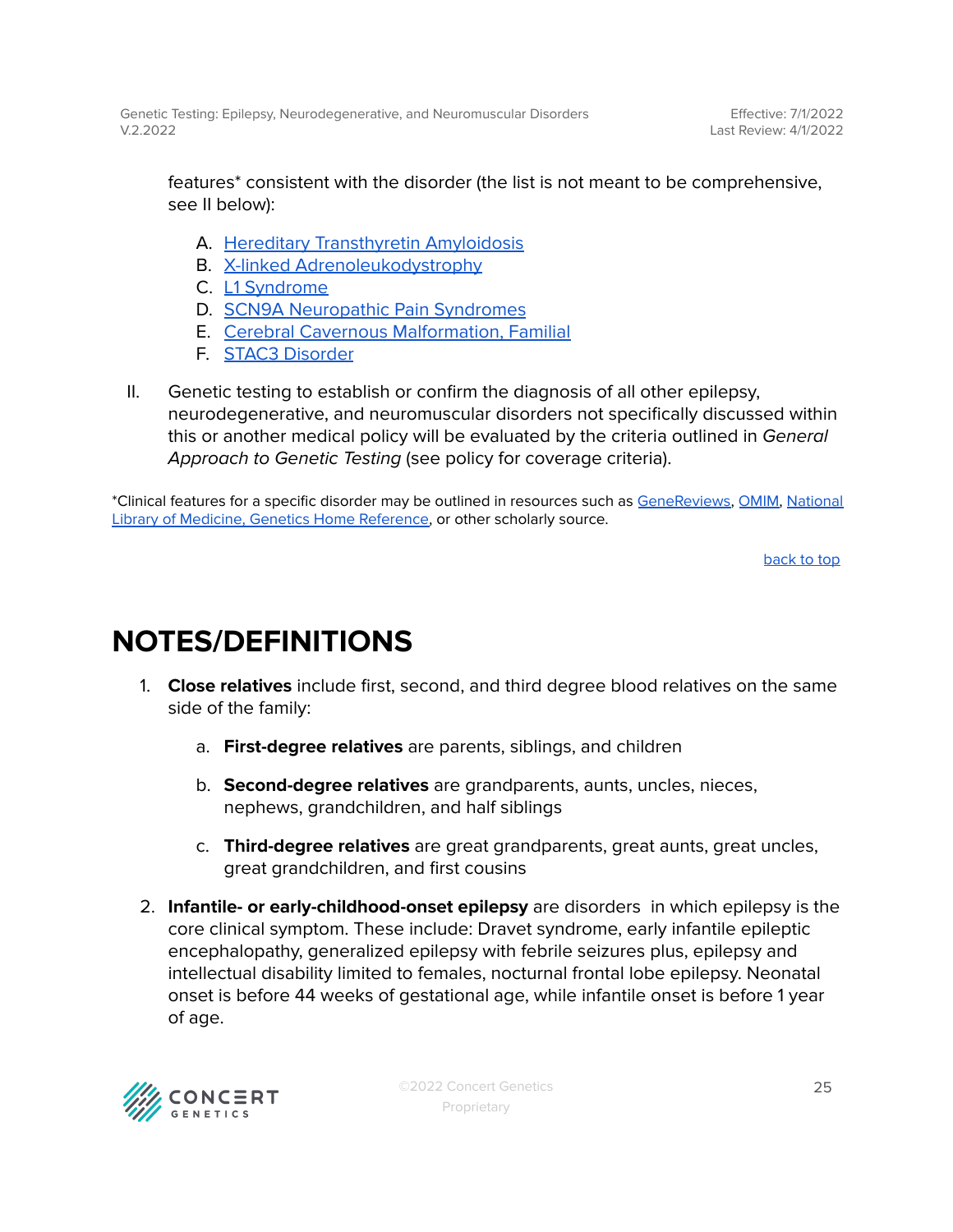Effective: 7/1/2022 Last Review: 4/1/2022

- 3. **Early onset Alzheimer disease** is defined as Alzheimer disease occurring in an individual under age 65
- 4. A **neonate** is a baby who is four weeks old or younger
- 5. A **minor** is any person under the age of 18.
- 6. **Childhood** is the period of development until the 18th birthday.

[back](#page-0-0) to top

# **BACKGROUND AND RATIONALE**

#### **Practice Guidelines and Position Statements**

American Academy of Neurology

#### Genetic Testing for Inherited Peripheral Neuropathies

The American Academy of Neurology and 2 other specialty societies (2009) published an evidence-based, tiered approach for the evaluation of distal symmetric polyneuropathy and suspected hereditary neuropathies and recommended that genetic testing is established as useful for the accurate diagnosis and classification of hereditary neuropathies.

#### Genetic Testing for Epilepsy

The American Academy of Neurology and Child Neurology Society published joint guidelines (2006) which were reviewed and reaffirmed in 2016. The guidelines stated that there is insufficient evidence to support or refute whether genetic testing should be done routinely.

#### Genetic Testing for Facioscapulohumeral Muscular Dystrophy

The American Academy of Neurology and American Association of Neuromuscular & Electrodiagnostic Medicine guidelines (2015) on FSHD state that genetic testing can confirm the diagnosis in many patients with FSHD type 1 and further state that if the patient tests negative for the D4Z4 contraction, testing for FSHD type 2 or other myopathies can be done.

Genetic Testing for Limb-Girdle Muscular Dystrophy

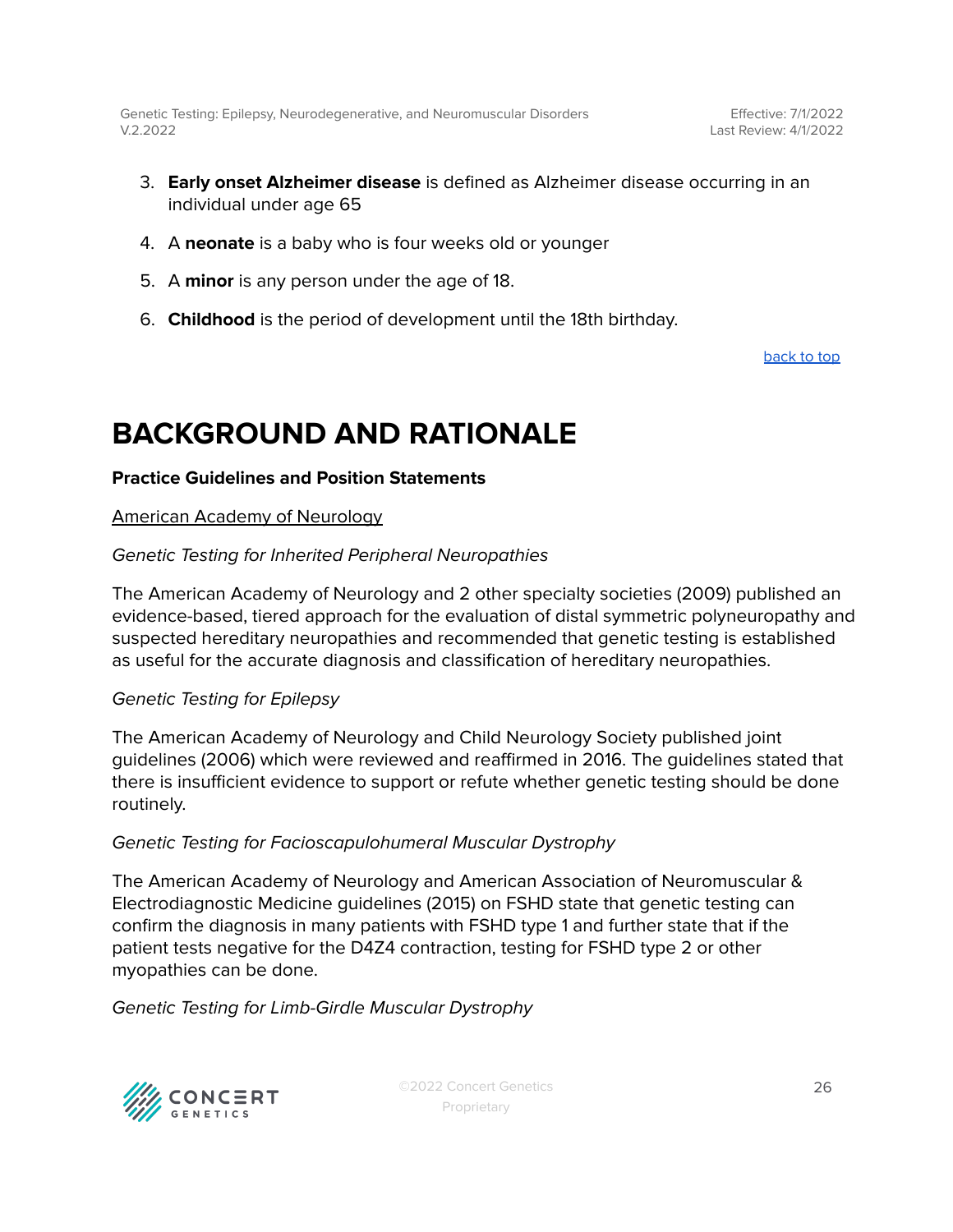The American Academy of Neurology and the American Association of Neuromuscular and Electrodiagnostic Medicine (2014) issued evidenced-based guidelines for the diagnosis and treatment of limb-girdle and distal dystrophies. These guidelines recommend that "For patients with suspected muscular dystrophy, clinicians should use a clinical approach to guide genetic diagnosis based on the clinical phenotype, including the pattern of muscle involvement, inheritance pattern, age at onset, and associated manifestations (e.g., early contractures, cardiac or respiratory involvement) (Level B). In patients with suspected muscular dystrophy in whom initial clinically directed genetic testing does not provide a diagnosis, clinicians may obtain genetic consultation or perform parallel sequencing of targeted exomes, whole-exome sequencing, whole-genome screening, or next-generation sequencing to identify the genetic abnormality (Level C)."

### Genetic Testing for Alzheimer Disease

The American Academy of Neurology (2001) made the guideline recommendations that routine use of APOE genotyping in patients with suspected AD is not recommended.

#### American Association of Neuromuscular and Electrodiagnostic Medicine (AANEM)

The AANEM developed a position statement regarding the clinical usefulness of genetic testing in the diagnosis of neuromuscular disease (2016) generally supporting the use of genetic testing in the diagnosis of neuromuscular disorders, which made the following summary statement:

"The AANEM believes that genetic testing and arriving at a specific molecular diagnosis is critical to providing high quality care to NM patients. Many recommendations and guidelines exist to direct the rational selection of appropriate genetic testing. The cost of testing should not be a deterrent, since there are important clinical, safety, psychosocial, and research benefits to genetic testing in NM disease."

#### American Academy of Family Physicians

#### Genetic Testing for Inherited Peripheral Neuropathies

The American Academy of Family Physicians (2010) recommended genetic testing for a patient with suspected peripheral neuropathy, if basic blood tests are negative, electrodiagnostic studies suggest an axonal etiology and diseases such as diabetes, toxic medications, thyroid disease, and vasculitides can be ruled out.

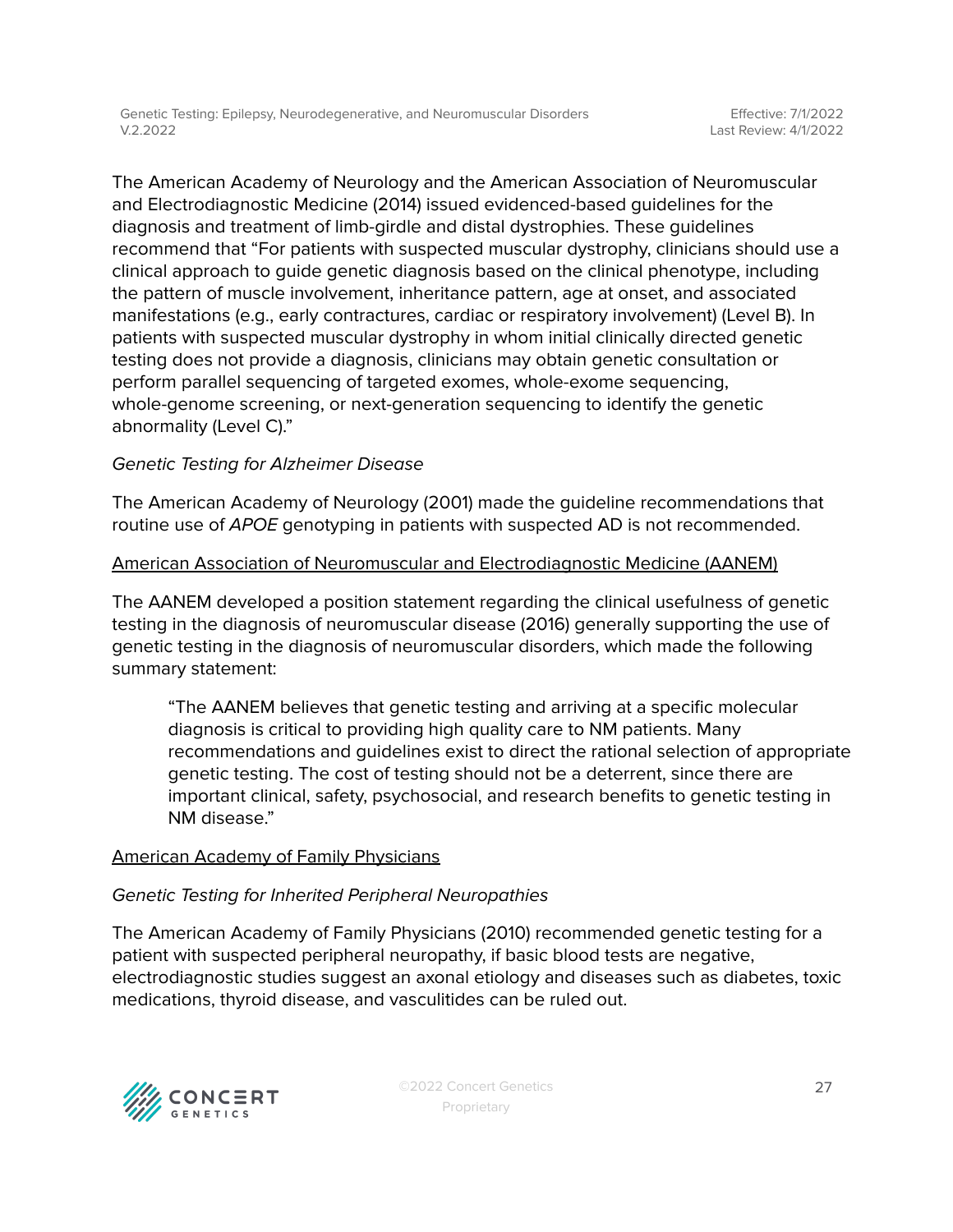#### American College of Medical Genetics and National Society of Genetic Counselors

#### Genetic Testing for Alzheimer Disease

The American College of Medical Genetics jointly with the National Society of Genetic Counselors (2011) issued joint practice guidelines, which have since been reaffirmed and reclassified as a practice resource (2019). These guidelines state that:

- Pediatric testing for AD should not occur.
- Prenatal testing for AD is not advised if the patient intends to continue a pregnancy with a mutation.
- Testing for genes associated with early-onset autosomal dominant AD should be offered in the following situations:
	- A symptomatic individual with EOAD in the setting of a family history of dementia or the setting of an unknown family history (eg, adoption).
	- Autosomal dominant family history of dementia with one or more cases of EOAD.
	- A relative with a mutation consistent with EOAD (currently PSEN1/2 or APP).

The American College of Medical Genetics and Genomics has listed genetic testing for apolipoprotein E (APOE) alleles as 1 of 5 recommendations in the Choosing Wisely initiative. The recommendation is "Don't order APOE genetic testing as a predictive test for Alzheimer disease." The stated rationale is that APOE is a susceptibility gene for late-onset Alzheimer disease (AD), the most common cause of dementia: "The presence of an ε4 allele is neither necessary nor sufficient to cause AD. The relative risk conferred by the ε4 allele is confounded by the presence of other risk alleles, gender, environment and possibly ethnicity, and the APOE genotyping for AD risk prediction has limited clinical utility and poor predictive value."

#### American College of Medical Genetics

#### Genetic Testing for Hereditary Ataxias

ACMG (2013) stated the following in regard to "establishing the diagnosis of hereditary ataxia:

- 1. Detection on neurological examination of typical clinical signs including poorly coordinated gait and finger/hand movements, dysarthria (incoordination of speech), and eye movement abnormalities such as nystagmus, abnormal saccade movements, and ophthalmoplegia.
- 2. Exclusion of nongenetic causes of ataxia.

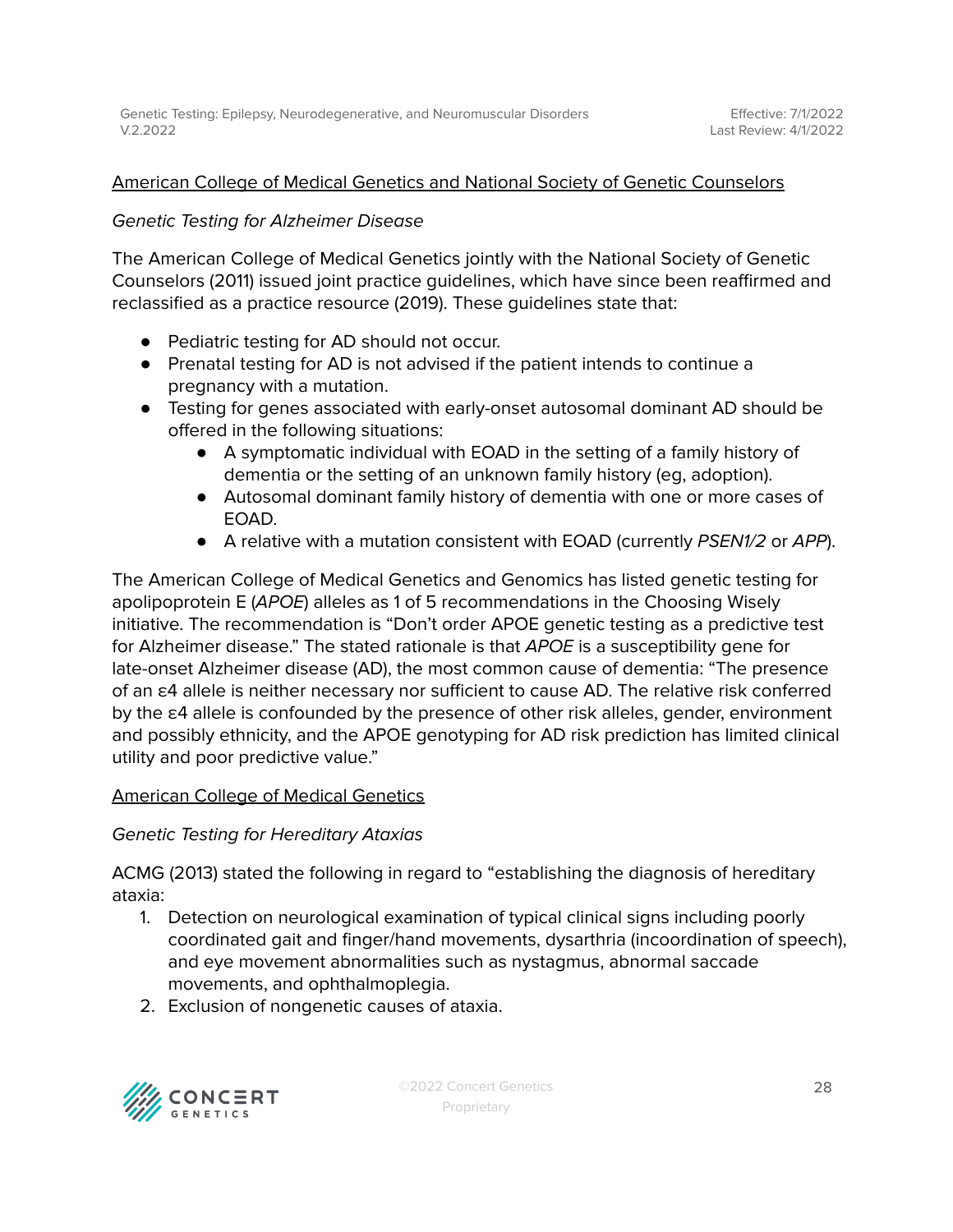3. Documentation of the hereditary nature of the disease by finding a positive family history of ataxia, identifying an ataxia-causing mutation, or recognizing a clinical phenotype characteristic of a genetic form of ataxia."

"Differential diagnosis of hereditary ataxia includes acquired, nongenetic causes of ataxia, such as alcoholism, vitamin deficiencies, multiple sclerosis, vascular disease, primary or metastatic tumors, and paraneoplastic diseases associated with occult carcinoma of the ovary, breast, or lung, and the idiopathic degenerative disease multiple system atrophy (spinal muscular atrophy). The possibility of an acquired cause of ataxia needs to be considered in each individual with ataxia because a specific treatment may be available."

#### National Society of Genetic Counselors

The National Society of Genetic Counselors updated a position statement (2017) regarding the genetic testing of minors for adult-onset conditions, stating the following:

"[NSGC] encourages deferring predictive genetic testing of minors for adult-onset conditions when results will not impact childhood medical management or significantly benefit the child. Predictive testing should optimally be deferred until the individual has the capacity to weigh the associated risks, benefits, and limitations of this information, taking his/her circumstances, preferences, and beliefs into account to preserve his/her autonomy and right to an open future."

#### International League Against Epilepsy

#### Genetic Testing for Epilepsy

In 2015, the International League Against Epilepsy issued a report with recommendations on the management of infantile seizures, which included the following related to genetic testing in epilepsy:

- Genetic screening should not be undertaken at primary or secondary level care (expert opinion).
- Standard care should permit genetic counseling by trained personnel at all levels of care (expert opinion).
- Genetic evaluation for Dravet syndrome, and other infantile-onset epileptic encephalopathies, should be available in tertiary care (weak evidence, level C recommendation).

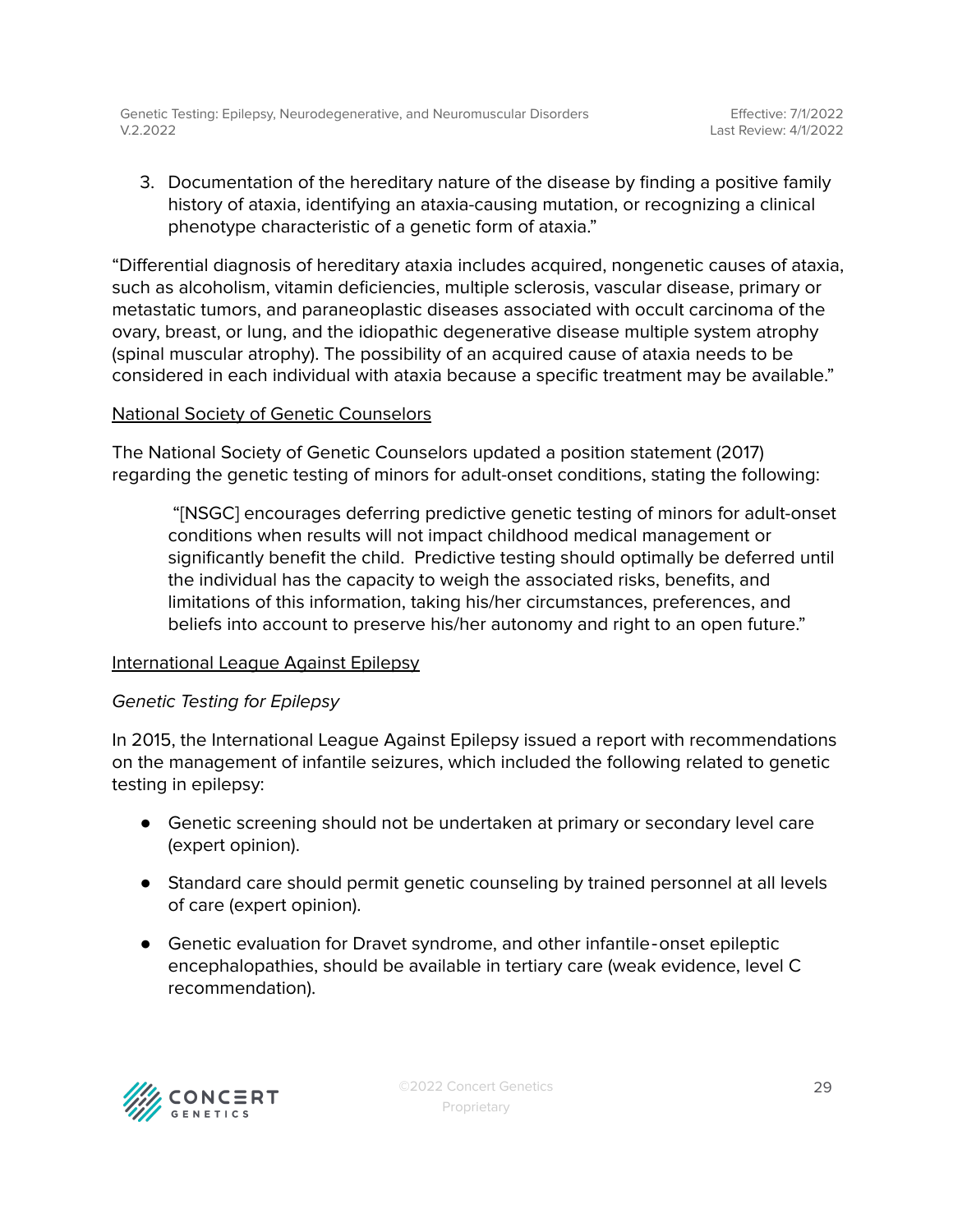#### American Academy of Pediatrics (AAP)

#### Genetic Testing for Duchenne and Becker Muscular Dystrophy

The AAP (2005, reaffirmed in 2008) published the following recommendations for cardiac care in carriers of DMD or BMD:

- Carriers of DMD or BMD should be made aware of the risk of developing cardiomyopathy and educated about the signs and symptoms of heart failure.
- Carriers of DMD or BMD should be referred for evaluation by a cardiac specialist with experience in the treatment of heart failure and/or neuromuscular disorders. Patients should undergo initial complete cardiac evaluation in late adolescence or early adulthood or at the onset of cardiac signs and symptoms, if these signs or symptoms appear earlier.
- Carriers should be screened with a complete cardiac evaluation at a minimum of every 5 years starting at 25 to 30 years of age.
- Treatment of cardiac disease is similar to that outlined for boys with DMD or BMD.

#### DMD Care Considerations Working Group

#### Genetic Testing for Duchenne and Becker Muscular Dystrophy

The DMD Care Considerations Working Group (2018), selected by the CDC, created guidelines for the diagnosis and management of DMD, stating the following:

"Because approximately 70% of individuals with DMD have a single-exon or multi-exon deletion or duplication in the dystrophin gene, dystrophin gene deletion and duplication testing is usually the first confirmatory test. Testing is best done by multiplex ligation dependent probe amplification (MLPA) or comparative genomic hybridisation array, since use of multiplex PCR can only identify deletions. Identification of the boundaries of a deletion or duplication mutation by MLPA or comparative genomic hybridisation array might indicate whether the mutation is predicted to preserve or disrupt the reading frame. If deletion or duplication testing is negative, genetic sequencing should be done to screen for the remaining types of mutations that are attributed to DMD (approximately 25–30%). These mutations include point mutations (nonsense or missense), small deletions, and small duplications or insertions, which can be identified using next-generation sequencing. Finally, if genetic testing does not confirm a clinical diagnosis of DMD, then a muscle biopsy sample should be tested for the presence

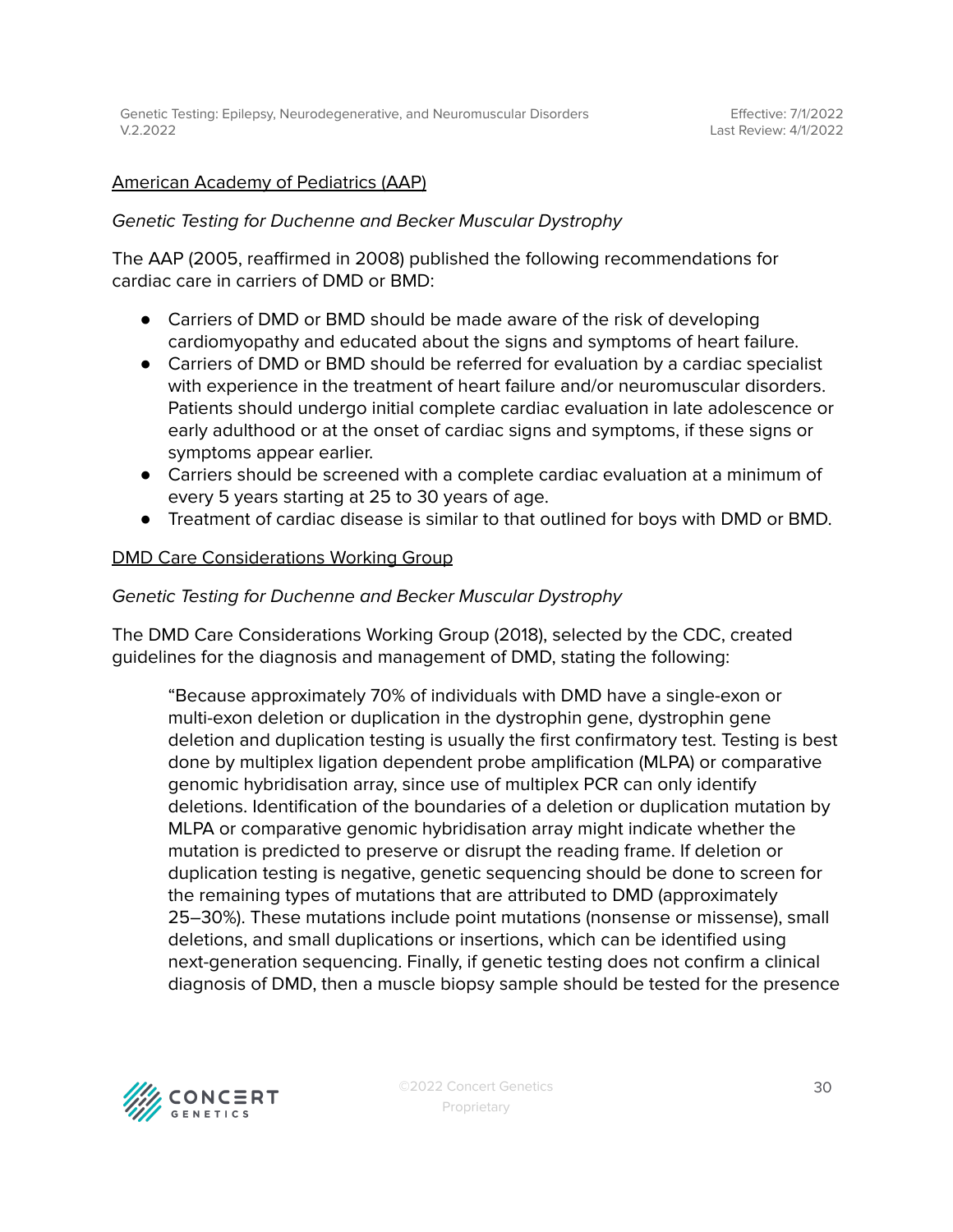of dystrophin protein by immunohistochemistry of tissue cryosections or by western blot of a muscle protein extract."

### Myotonic Dystrophy Foundation

### Genetic Testing for Myotonic Dystrophy Type 1

More than 65 leading myotonic dystrophy (DM) clinicians in Western Europe, the UK, Canada and the US joined in a process started in Spring 2015 and concluded in Spring 2017 to create the Consensus-based Care Recommendations for Adults with Myotonic Dystrophy Type 1, which included this recommendation for genetic testing:

"DM1 via molecular genetic testing as the first line of investigation for any patient suspected of having DM1. Muscle biopsy should no longer be performed as a diagnostic test when there is clear clinical suspicion of DM1. Patients with more than 50 CTG repeats in the 3' untranslated region of the DMPK gene on chromosome 19 are considered to have DM1. False-negative genetic testing results can occur, even in a family with an established DM1 diagnosis; expert referral is recommended."

### Genetic Testing for Myotonic Dystrophy Type 2

15 leading myotonic dystrophy (DM) clinicians from western Europe, Canada and the United States have created the Consensus-based Care Recommendations for Adults with Myotonic Dystrophy Type 2, which included this recommendation for genetic testing:

"DM2 via DNA-based genetic testing as the first line of investigation for any patient suspected of having DM2. When there is clear clinical suspicion of DM2, muscle biopsy should no longer be performed as a diagnostic test. Patients with more than 75 CCTG in intron 1 of the CNBP gene in chromosome 3q21.3 can be considered to have DM2. Patients with repeats in the 28-75 range gray zone are unclear. DM2 repeat sizing in tissues other than blood and/or segregation studies in the family may be valuable in addressing potential pathogenicity. False-negative genetic testing results can occur, even in a family with an established DM2 diagnosis. Expert referral is recommended."

### American Academy of Pediatrics (AAP) and American College of Medical Genetics and Genomics (ACMG)

"Decisions about whether to offer genetic testing and screening should be driven



©2022 Concert Genetics Proprietary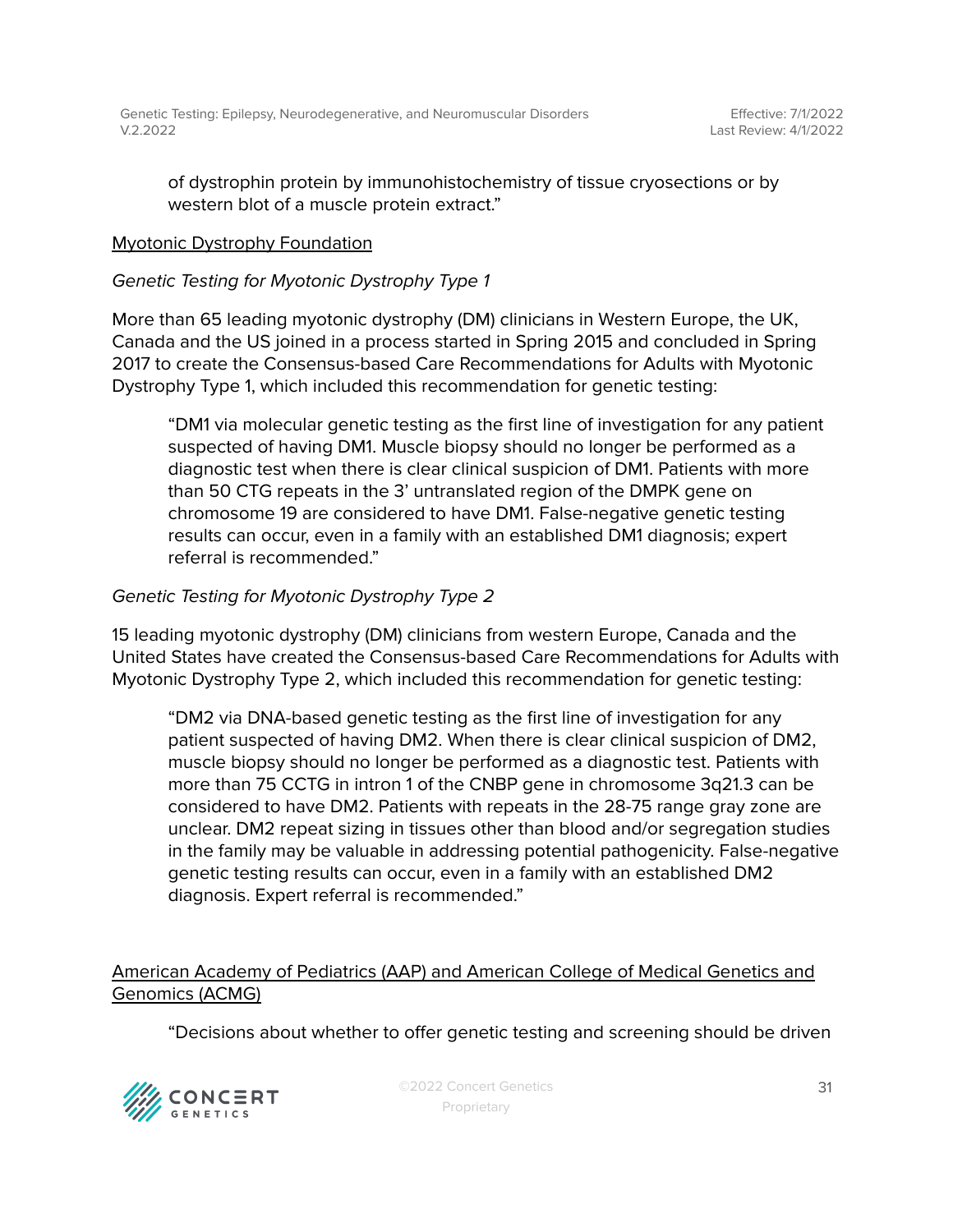Effective: 7/1/2022 Last Review: 4/1/2022

by the best interest of the child."

"The AAP and the ACMG do not support routine carrier testing or screening for recessive conditions when carrier status has no medical relevance during minority."

"Predictive genetic testing for adult onset conditions generally should be deferred unless an intervention initiated in childhood may reduce morbidity or mortality."

[back](#page-0-0) to top

# <span id="page-31-0"></span>**REFERENCES**

- 1. American Academy of Neurology and American Association of Neuromuscular & Electrodiagnostic Medicine. Summary of evidence-based guideline for patients and their families: facioscapulohumeral muscular dystrophy. American Academy of Neurology. 2015. https://www.aan.com/Guidelines/home/GetGuidelineContent/702. Accessed July 12, 2020.
- 2. American College of Medical Genetics and Genomics. Choosing Wisely. 2015; [http://www.choosingwisely.org/societies/american-college-of-medical-genetics-and](http://www.choosingwisely.org/societies/american-college-of-medical-genetics-and-genomics/)[genomics/.](http://www.choosingwisely.org/societies/american-college-of-medical-genetics-and-genomics/) Accessed July 12, 2020.
- 3. Bird TD. Charcot-Marie-Tooth (CMT) Hereditary Neuropathy Overview. 1998 Sep 28 [Updated 2021 Sep 9]. In: Adam MP, Ardinger HH, Pagon RA, et al., editors. GeneReviews® [Internet]. Seattle (WA): University of Washington, Seattle; 1993-2021. Available from: https://www.ncbi.nlm.nih.gov/books/NBK1358/
- 4. England JD, Gronseth GS, Franklin G, et al. Practice Parameter: evaluation of distal symmetric polyneuropathy: role of laboratory and genetic testing (an evidence-based review). Report of the American Academy of Neurology, American Association of Neuromuscular and Electrodiagnostic Medicine, and American Academy of Physical Medicine and Rehabilitation. Neurology. 2009;72(2):185-192. doi:10.1212/01.wnl.0000336370.51010.a1
- 5. Goldman, J., Hahn, S., Catania, J. et al. Genetic counseling and testing for Alzheimer disease: Joint practice guidelines of the American College of Medical Genetics and the National Society of Genetic Counselors. Genet Med 13, 597–605 (2011). <https://doi.org/10.1097/GIM.0b013e31821d69b8>

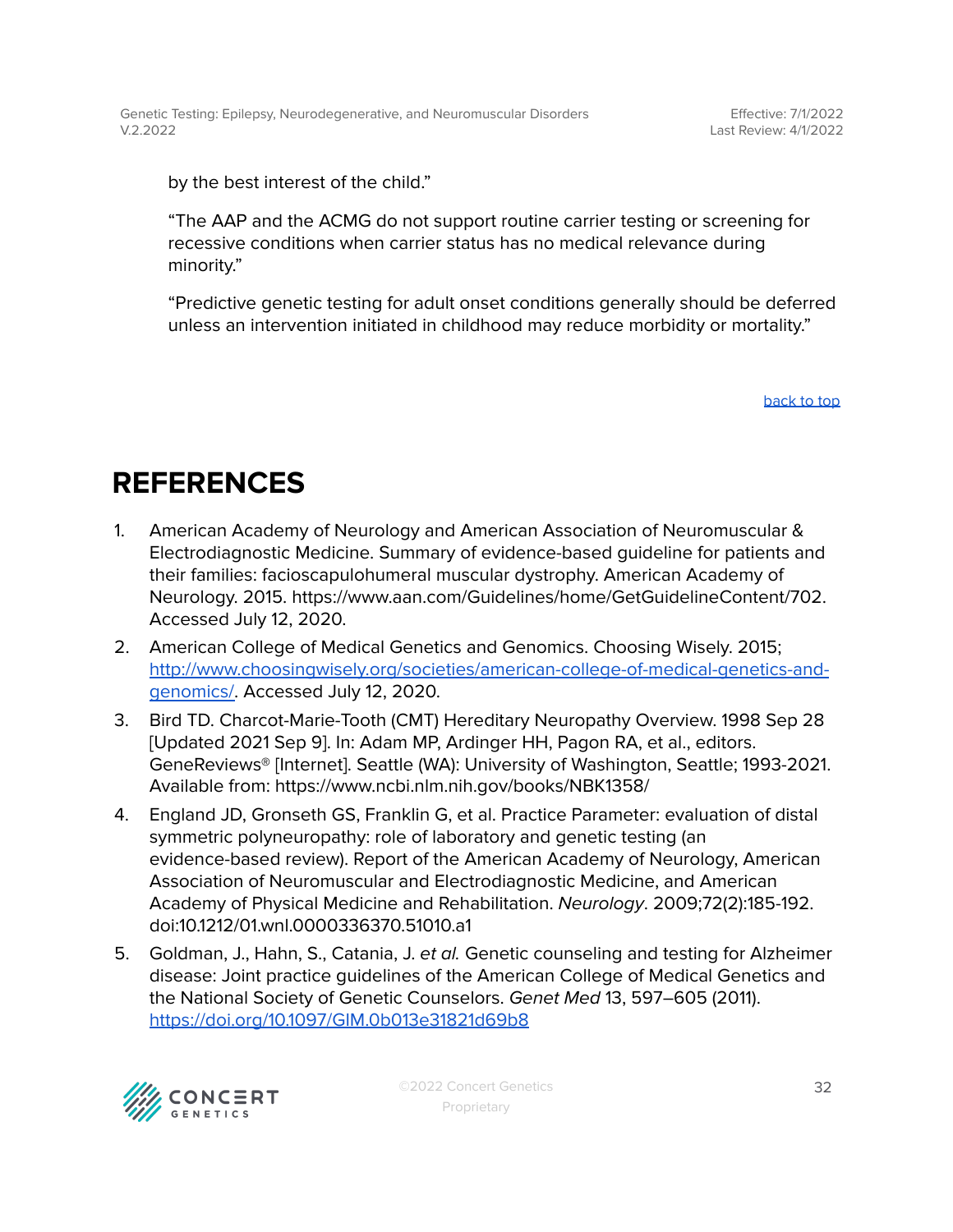- 6. Goldman, J.S., Hahn, S.E., Catania, J.W. et al. ADDENDUM: Genetic counseling and testing for Alzheimer disease: joint practice guidelines of the American College of Medical Genetics and the National Society of Genetic Counselors. Genet Med 21, 2404 (2019). <https://doi.org/10.1038/s41436-019-0559-1>
- 7. Narayanaswami P, Weiss M, Selcen D, et al. Evidence-based guideline summary: diagnosis and treatment of limb-girdle and distal dystrophies: report of the guideline development subcommittee of the American Academy of Neurology and the practice issues review panel of the American Association of Neuromuscular & Electrodiagnostic Medicine. Neurology. 2014;83(16):1453-1463. doi:10.1212/WNL.0000000000000892
- 8. Riviello JJ Jr, Ashwal S, Hirtz D, et al. Practice parameter: diagnostic assessment of the child with status epilepticus (an evidence-based review): report of the Quality Standards Subcommittee of the American Academy of Neurology and the Practice Committee of the Child Neurology Society. Neurology. 2006;67(9):1542-1550. doi:10.1212/01.wnl.0000243197.05519.3d
- 9. Prior TW, Leach ME, Finanger E. Spinal Muscular Atrophy. 2000 Feb 24 [Updated 2019 Nov 14]. In: Adam MP, Ardinger HH, Pagon RA, et al., editors. GeneReviews® [Internet]. Seattle (WA): University of Washington, Seattle; 1993-2020. Available from: [https://www.ncbi.nlm.nih.gov/books/NBK1352/.](https://www.ncbi.nlm.nih.gov/books/NBK1352/)
- 10. "Genetic Testing of Minors for Adult-Onset Conditions". Position Statement from National Society of Genetic Counselors. https://www.nsgc.org/Policy-Research-and-Publications/Position-Statements/Positiontatements/Post/genetic-testing-of-minors-for-adult-onset-conditions. Released February 15, 2017. Updated April 18, 2018.
- 11. Bidichandani SI, Delatycki MB. Friedreich Ataxia. 1998 Dec 18 [Updated 2017 Jun 1]. In: Adam MP, Ardinger HH, Pagon RA, et al., editors. GeneReviews® [Internet]. Seattle (WA): University of Washington, Seattle; 1993-2020. Available from: <https://www.ncbi.nlm.nih.gov/books/NBK1281/>.
- 12. Wilmshurst JM, Gaillard WD, Vinayan KP, et al. Summary of recommendations for the management of infantile seizures: Task Force Report for the ILAE Commission of Pediatrics. Epilepsia. 2015;56(8):1185-1197. doi:10.1111/epi.13057
- 13. Siddique N, Siddique T. Amyotrophic Lateral Sclerosis Overview. 2001 Mar 23 [Updated 2019 Oct 3]. In: Adam MP, Ardinger HH, Pagon RA, et al., editors. GeneReviews® [Internet]. Seattle (WA): University of Washington, Seattle; 1993-2020. Available from: <https://www.ncbi.nlm.nih.gov/books/NBK1450/>
- 14. Birnkrant DJ, Bushby K, Bann CM, et al. Diagnosis and management of Duchenne muscular dystrophy, part 1: diagnosis, and neuromuscular, rehabilitation, endocrine,

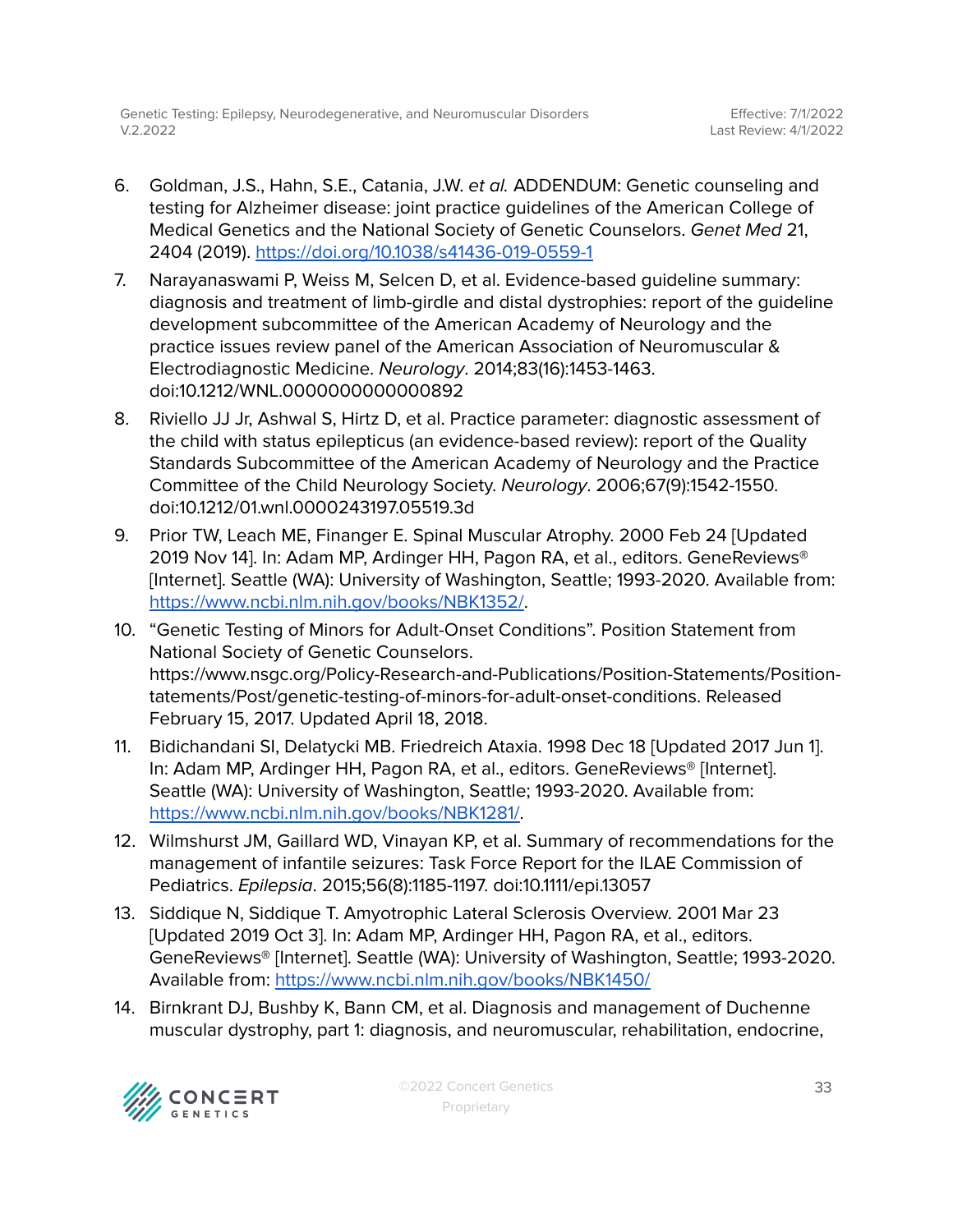and gastrointestinal and nutritional management [published correction appears in Lancet Neurol. 2018 Apr 4;:]. Lancet Neurol. 2018;17(3):251-267. doi:10.1016/S1474-4422(18)30024-3

- 15. American Academy of Pediatrics Section on Cardiology and Cardiac Surgery. Cardiovascular health supervision for individuals affected by Duchenne or Becker muscular dystrophy. Pediatrics. 2005;116(6):1569-1573. doi:10.1542/peds.2005-2448
- 16. Roggenbuck, J., Quick, A. & Kolb, S. Genetic testing and genetic counseling for amyotrophic lateral sclerosis: an update for clinicians. Genet Med 19, 267–274 (2017). <https://doi.org/10.1038/gim.2016.107>
- 17. Jayadev, S., Bird, T. Hereditary ataxias: overview. Genet Med 15, 673–683 (2013). <https://doi.org/10.1038/gim.2013.28>
- 18. Huntington Disease Society of America. Genetic testing protocol for Huntington's disease. 2016. Available at <http://hdsa.org/wp-content/uploads/2015/02/HDSA-Gen-Testing-Protocol-for-HD.pdf>
- 19. Caron NS, Wright GEB, Hayden MR. Huntington Disease. 1998 Oct 23 [Updated 2020 Jun 11]. In: Adam MP, Ardinger HH, Pagon RA, et al., editors. GeneReviews® [Internet]. Seattle (WA): University of Washington, Seattle; 1993-2020. Available from: <https://www.ncbi.nlm.nih.gov/books/NBK1305/>
- 20. Chrestian N. Hereditary Neuropathy with Liability to Pressure Palsies. 1998 Sep 28 [Updated 2020 Aug 27]. In: Adam MP, Ardinger HH, Pagon RA, et al., editors. GeneReviews® [Internet]. Seattle (WA): University of Washington, Seattle; 1993-2021. Available from: https://www.ncbi.nlm.nih.gov/books/NBK1392/
- 21. Bird TD. Myotonic Dystrophy Type 1. 1999 Sep 17 [Updated 2019 Oct 3]. In: Adam MP, Ardinger HH, Pagon RA, et al., editors. GeneReviews® [Internet]. Seattle (WA): University of Washington, Seattle; 1993-2020. Available from: <https://www.ncbi.nlm.nih.gov/books/NBK1165/>
- 22. Schoser B. Myotonic Dystrophy Type 2. 2006 Sep 21 [Updated 2020 Mar 19]. In: Adam MP, Ardinger HH, Pagon RA, et al., editors. GeneReviews® [Internet]. Seattle (WA): University of Washington, Seattle; 1993-2020. Available from: <https://www.ncbi.nlm.nih.gov/books/NBK1466/>
- 23. The Myotonic Dystrophy Foundation. Consensus-based Care Recommendations for Adults with Myotonic Dystrophy Type I (Published in 2018). Available at: [https://www.myotonic.org/sites/default/files/MDF\\_2018\\_CareConsiderationsDM1\\_20](https://www.myotonic.org/sites/default/files/MDF_2018_CareConsiderationsDM1_2019_1_4.pdf) [19\\_1\\_4.pdf](https://www.myotonic.org/sites/default/files/MDF_2018_CareConsiderationsDM1_2019_1_4.pdf)

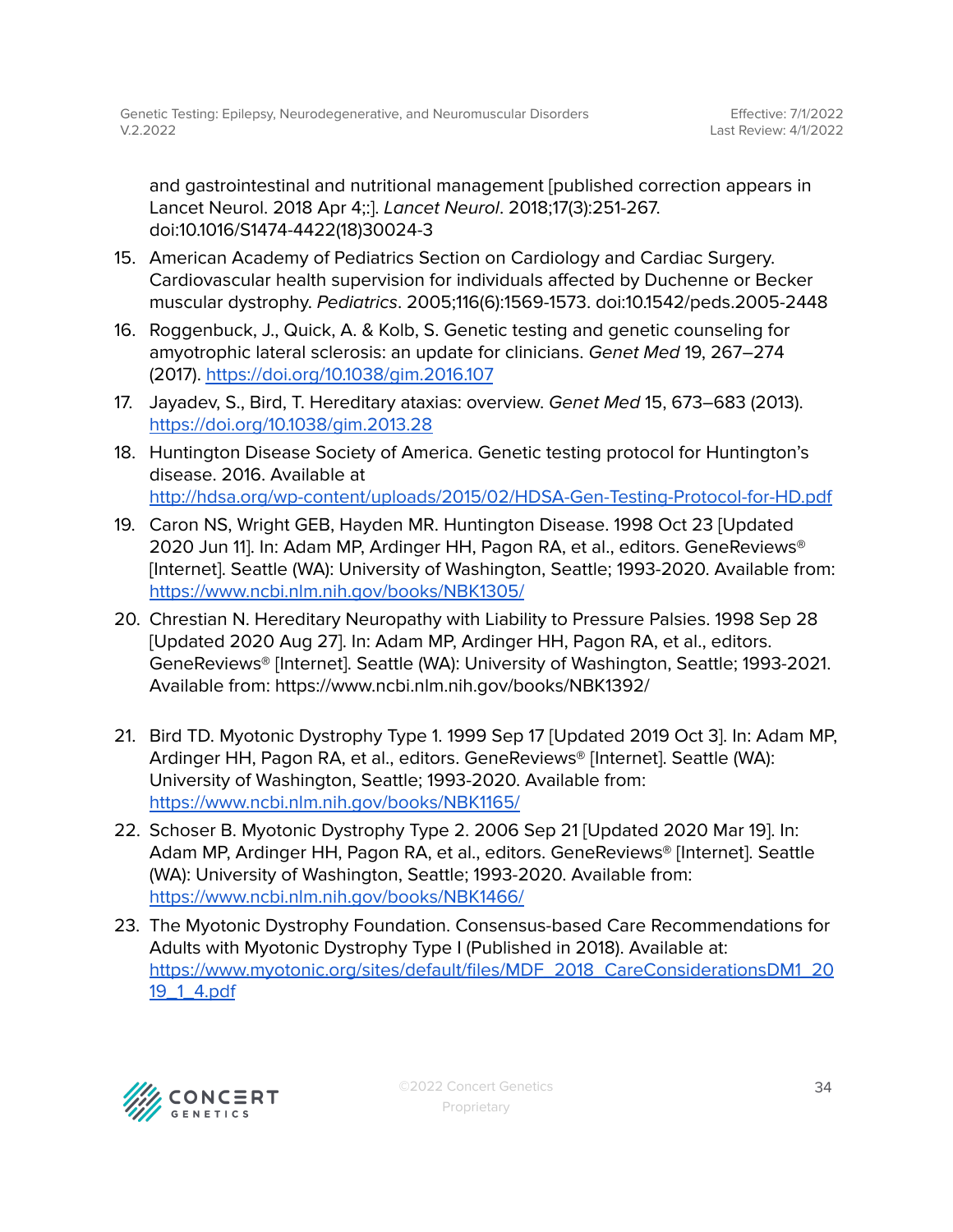- 24. The Myotonic Dystrophy Foundation. Consensus-based Care Recommendations for Adults with Myotonic Dystrophy Type II (Published November 5, 2019). Available at: [https://www.myotonic.org/sites/default/files/pages/files/Myotonic-ClinicalCareRecs-A](https://www.myotonic.org/sites/default/files/pages/files/Myotonic-ClinicalCareRecs-AdultsDM2-2019-11-05.pdf) [dultsDM2-2019-11-05.pdf](https://www.myotonic.org/sites/default/files/pages/files/Myotonic-ClinicalCareRecs-AdultsDM2-2019-11-05.pdf)
- 25. Klein C, Lohmann K, Marras C, et al. Hereditary Dystonia Overview. 2003 Oct 28 [Updated 2017 Jun 22]. In: Adam MP, Ardinger HH, Pagon RA, et al., editors. GeneReviews® [Internet]. Seattle (WA): University of Washington, Seattle; 1993-2020. Available from: <https://www.ncbi.nlm.nih.gov/books/NBK1155/>
- 26. Cook Shukla L, Schulze J, Farlow J, et al. Parkinson Disease Overview. 2004 May 25 [Updated 2019 Jul 25]. In: Adam MP, Ardinger HH, Pagon RA, et al., editors. GeneReviews® [Internet]. Seattle (WA): University of Washington, Seattle; 1993-2020. Available from: <https://www.ncbi.nlm.nih.gov/books/NBK1223/>
- 27. Hedera P. Spastic Paraplegia 3A. 2010 Sep 21 [Updated 2020 Jun 18]. In: Adam MP, Ardinger HH, Pagon RA, et al., editors. GeneReviews® [Internet]. Seattle (WA): University of Washington, Seattle; 1993-2020. Available from: <https://www.ncbi.nlm.nih.gov/books/NBK45978/>
- 28. Parodi L, Rydning SL, Tallaksen C, et al. Spastic Paraplegia 4. 2003 Apr 17 [Updated 2019 Jun 13]. In: Adam MP, Ardinger HH, Pagon RA, et al., editors. GeneReviews® [Internet]. Seattle (WA): University of Washington, Seattle; 1993-2020. Available from: <https://www.ncbi.nlm.nih.gov/books/NBK1160/>
- 29. Casari G, Marconi R. Spastic Paraplegia 7. 2006 Aug 24 [Updated 2018 Oct 25]. In: Adam MP, Ardinger HH, Pagon RA, et al., editors. GeneReviews® [Internet]. Seattle (WA): University of Washington, Seattle; 1993-2020. Available from: <https://www.ncbi.nlm.nih.gov/books/NBK1107/>
- 30. Meijer IA, Valdmanis PN, Rouleau GA. Spastic Paraplegia 8. 2008 Aug 13 [Updated 2020 May 21]. In: Adam MP, Ardinger HH, Pagon RA, et al., editors. GeneReviews® [Internet]. Seattle (WA): University of Washington, Seattle; 1993-2020. Available from: <https://www.ncbi.nlm.nih.gov/books/NBK1827/>
- 31. Stevanin G. Spastic Paraplegia 11. 2008 Mar 27 [Updated 2019 Dec 19]. In: Adam MP, Ardinger HH, Pagon RA, et al., editors. GeneReviews® [Internet]. Seattle (WA): University of Washington, Seattle; 1993-2020. Available from: <https://www.ncbi.nlm.nih.gov/books/NBK1210/>
- 32. Abicht A, Müller J S, Lochmüller H. Congenital Myasthenic Syndromes. 2003 May 9 [Updated 2016 Jul 14]. In: Adam MP, Ardinger HH, Pagon RA, et al., editors. GeneReviews® [Internet]. Seattle (WA): University of Washington, Seattle; 1993-2020. Available from: <https://www.ncbi.nlm.nih.gov/books/NBK1168/>

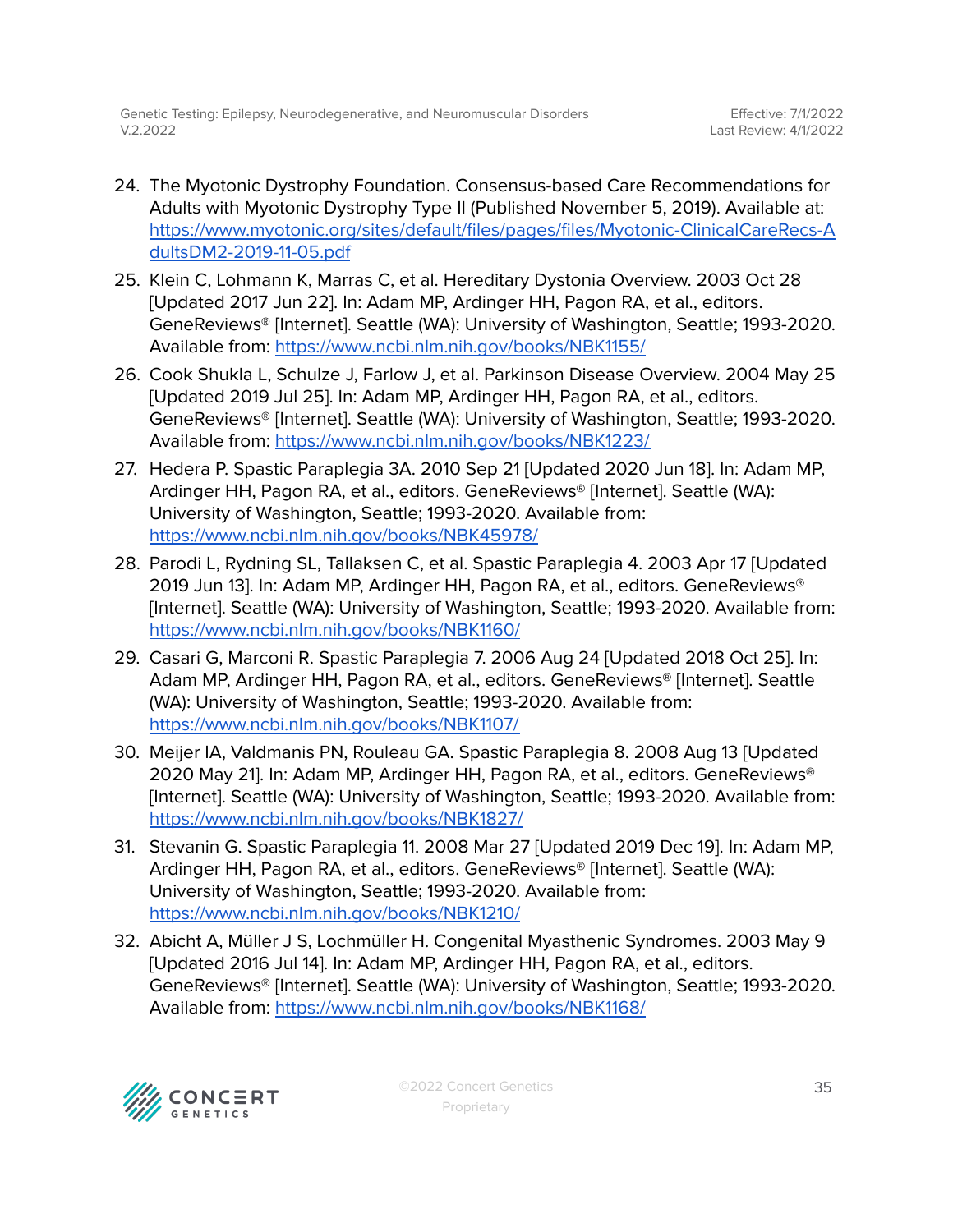- 33. Dunø M, Colding-Jørgensen E. Myotonia Congenita. 2005 Aug 3 [Updated 2015 Aug 6]. In: Adam MP, Ardinger HH, Pagon RA, et al., editors. GeneReviews® [Internet]. Seattle (WA): University of Washington, Seattle; 1993-2020. Available from: <https://www.ncbi.nlm.nih.gov/books/NBK1355/>
- 34. Weber F, Lehmann-Horn F. Hypokalemic Periodic Paralysis. 2002 Apr 30 [Updated 2018 Jul 26]. In: Adam MP, Ardinger HH, Pagon RA, et al., editors. GeneReviews® [Internet]. Seattle (WA): University of Washington, Seattle; 1993-2020. Available from: <https://www.ncbi.nlm.nih.gov/books/NBK1338/>
- 35. Gasser T. Usefulness of Genetic Testing in PD and PD Trials: A Balanced Review. J Parkinsons Dis. 2015;5(2):209-215. doi:10.3233/JPD-140507
- 36. Preston MK, Tawil R, Wang LH. Facioscapulohumeral Muscular Dystrophy. 1999 Mar 8 [Updated 2020 Feb 6]. In: Adam MP, Ardinger HH, Pagon RA, et al., editors. GeneReviews® [Internet]. Seattle (WA): University of Washington, Seattle; 1993-2020. Available from: <https://www.ncbi.nlm.nih.gov/books/NBK1443/>
- 37. Darras BT, Urion DK, Ghosh PS. Dystrophinopathies. 2000 Sep 5 [Updated 2018 Apr 26]. In: Adam MP, Ardinger HH, Pagon RA, et al., editors. GeneReviews® [Internet]. Seattle (WA): University of Washington, Seattle; 1993-2021. Available from: https://www.ncbi.nlm.nih.gov/books/NBK1119/
- 38. Bird TD. Hereditary Ataxia Overview. 1998 Oct 28 [Updated 2019 Jul 25]. In: Adam MP, Ardinger HH, Pagon RA, et al., editors. GeneReviews® [Internet]. Seattle (WA): University of Washington, Seattle; 1993-2021. Available from: https://www.ncbi.nlm.nih.gov/books/NBK1138/
- 39. Kassardjian CD, Amato AA, Boon AJ, Childers MK, Klein CJ; AANEM Professional Practice Committee. The utility of genetic testing in neuromuscular disease: A consensus statement from the AANEM on the clinical utility of genetic testing in diagnosis of neuromuscular disease. Muscle Nerve. 2016;54(6):1007-1009. doi:10.1002/mus.25387
- 40 Haliloglu G, Topaloglu H. Evidence-based guideline summary: Evaluation, diagnosis, and management of congenital muscular dystrophy: Report of the Guideline Development Subcommittee of the American Academy of Neurology and the Practice Issues Review Panel of the American Association of Neuromuscular & Electrodiagnostic Medicine. Neurology. 2015;85(16):1432. doi:10.1212/WNL.0000000000002051
- 41. Tawil R, Kissel JT, Heatwole C, et al. Evidence-based guideline summary: Evaluation, diagnosis, and management of facioscapulohumeral muscular dystrophy: Report of the Guideline Development, Dissemination, and Implementation Subcommittee of the American Academy of Neurology and the Practice Issues Review Panel of the

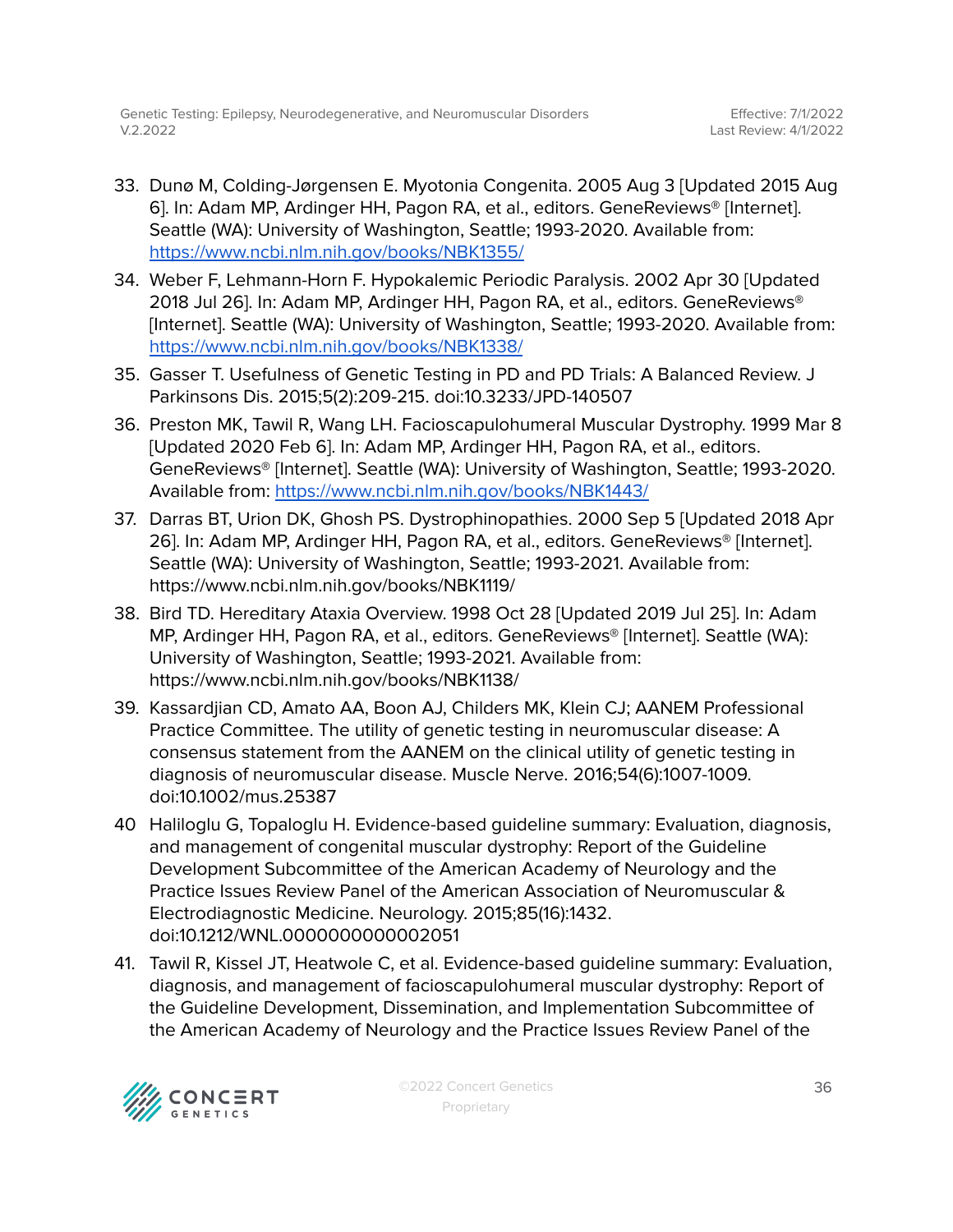American Association of Neuromuscular & Electrodiagnostic Medicine. Neurology. 2015;85(4):357-364. doi:10.1212/WNL.0000000000001783

- 42 Haskell GT, Adams MC, Fan Z, et al. Diagnostic utility of exome sequencing in the evaluation of neuromuscular disorders. Neurol Genet. 2018;4(1):e212. Published 2018 Feb 1. doi:10.1212/NXG.0000000000000212
- 43. Westra D, Schouten MI, Stunnenberg BC, et al. Panel-Based Exome Sequencing for Neuromuscular Disorders as a Diagnostic Service. J Neuromuscul Dis. 2019;6(2):241-258. doi:10.3233/JND-180376
- 44. Winder TL, Tan CA, Klemm S, et al. Clinical utility of multigene analysis in over 25,000 patients with neuromuscular disorders. Neurol Genet. 2020;6(2):e412. Published 2020 Mar 9. doi:10.1212/NXG.0000000000000412
- 45. Volk AE, Kubisch C. The rapid evolution of molecular genetic diagnostics in neuromuscular diseases. Curr Opin Neurol. 2017;30(5):523-528. doi:10.1097/WCO.0000000000000478
- 46. Adam MP, Ardinger HH, Pagon RA, et al., editors. GeneReviews® [Internet]. Seattle (WA): University of Washington, Seattle; 1993-2021. Available from: <https://www.ncbi.nlm.nih.gov/books/NBK1116/>
- 47. Online Mendelian Inheritance in Man, OMIM®. McKusick-Nathans Institute of Genetic Medicine, Johns Hopkins University (Baltimore, MD). World Wide Web URL: <https://omim.org/>
- 48. MedlinePlus [Internet]. Bethesda (MD): National Library of Medicine (US). Available from: [https://medlineplus.gov/genetics/.](https://medlineplus.gov/genetics/)
- 49. Azhary H, Farooq MU, Bhanushali M, Majid A, Kassab MY. Peripheral neuropathy: differential diagnosis and management. Am Fam Physician. 2010;81(7):887-892.
- 50. Knopman DS, DeKosky ST, Cummings JL, et al. Practice parameter: diagnosis of dementia (an evidence-based review). Report of the Quality Standards Subcommittee of the American Academy of Neurology. Neurology. 2001;56(9):1143-1153. doi:10.1212/wnl.56.9.1143
- 51. Committee on Bioethics; Committee on Genetics and American College of Medical Genetics and Genomics Social, Ethical, Legal Issues Committee. Ethical and policy issues in genetic testing and screening of children. Pediatrics. 2013;131(3):620-622. doi:10.1542/peds.2012-3680
- 52. Segen's Medical Dictionary. (2011). Retrieved March 30 2022 from https://medical-dictionary.thefreedictionary.com/neonate